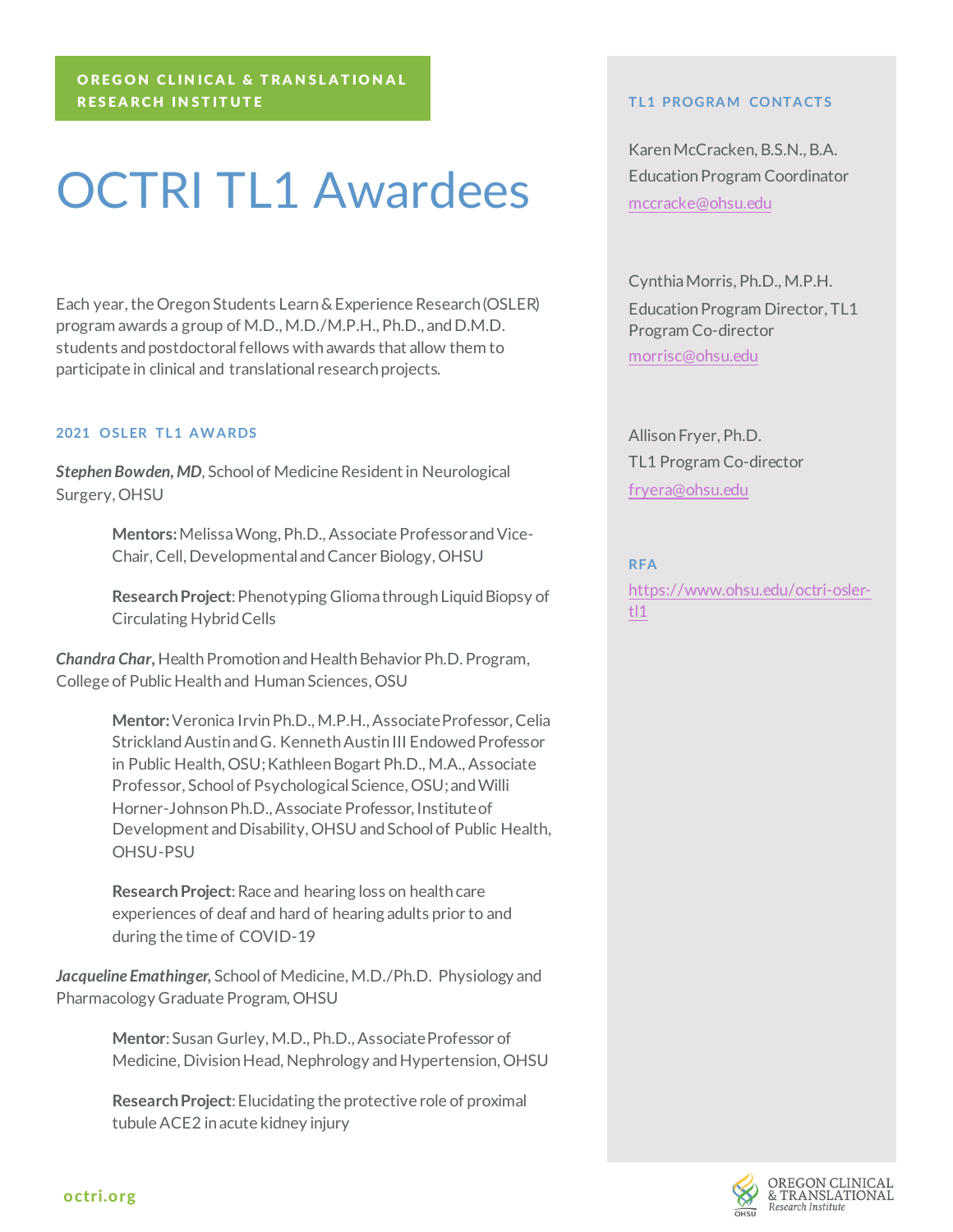*Nathaniel Evans,* Bioinformatics and Computational Biomedicine Ph.D. Program, OHSU

**Mentor:**Shannon McWeeney, Ph.D., Professor of Medicine and Medical Informatics and Clinical Epidemiology, Division Head Bioinformatics and Computational Biology, OHSU

**Research Project**: Improving uncertainty quantification in drug response predictions to guide precision oncology

*Stephanie Foster,* Environmental and Occupational HealthPh.D. Program, College of Public Health and Human Sciences, OSU

**Mentor:**Molly Kile, Sc.D. Associate Professor, School of Biological and Population Health Sciences, Oregon State University

**Research Project:** Flame-Retardant Chemical Exposures among Young Children and Disproportionately Exposed **Communities** 

*Jessica Hebert, Ph.D.,* OHSU School of Medicine Postdoctoral Fellow in Anesthesiology and Perioperative Medicine

**Mentor:**Michael Hutchens, M.D., M.A., Professor of Anesthesiology and Perioperative Medicine, OHSU

**Research Project**: Long-Term Impact of Acute Kidney Injury: Reproductive, Pregnancy, and Offspring Health

Arielle Hernandez, Ph.D., M.P.H., OHSU-PSU School of Public Health Postdoctoral Fellow

**Mentor:**Kevin Winthrop, M.D., M.P.H., Professorof Infectious Diseases and Ophthalmology, OHSU; Professor of Public Health and Preventive Medicine, OHSU-PSU School of Public Health

**Research Project**: Longitudinal assessment of patient immune responses during treatment of pulmonary nontuberculous mycobacterial disease

Dakota Kliamovich, Behavioral Neuroscience Ph.D. Program, OHSU

**Mentor:**Bonnie Nagel, Ph.D., Associate Professor of Medicine, Psychiatry and Behavioral Neuroscience, OHSU

**Research Project**: Predicting Risk for Adolescent-Emergent Depression

Angela Lee, College of Arts and Sciences, Clinical Psychology Ph.D. Program, University of Oregon

**Mentors:**Maureen Zalewski, Ph.D., AssociateProfessor, Clinical Psychology, University of Oregon and Anna Wilson, Ph.D. Associate Professor, Pediatrics, Psychiatry and Anesthesiology and Perioperative Medicine, OHSU and Kristen Mackiewicz Seghete, Ph.D., Assistant Professor, Psychiatry, OHSU

**Research Project**: Intergenerational Impacts of MaternalChronic Pain: Examining the Roles of Maternal Emotion Dysregulation and Parenting Stress

# **2020 OSLER NIH TL1 AWARDS**

Faye Andrews, M.P.H. Environmental and Occupational Health Ph.D. Program, College of Public Health and Human Sciences, OSU

**Mentor:**Molly Kile, Sc.D.Associate Professor, School of Biological and Population Health Sciences, Oregon State University

**Research Project**: Environmental Metal Exposures and Effects on Maternal and Child Health in Bangladesh

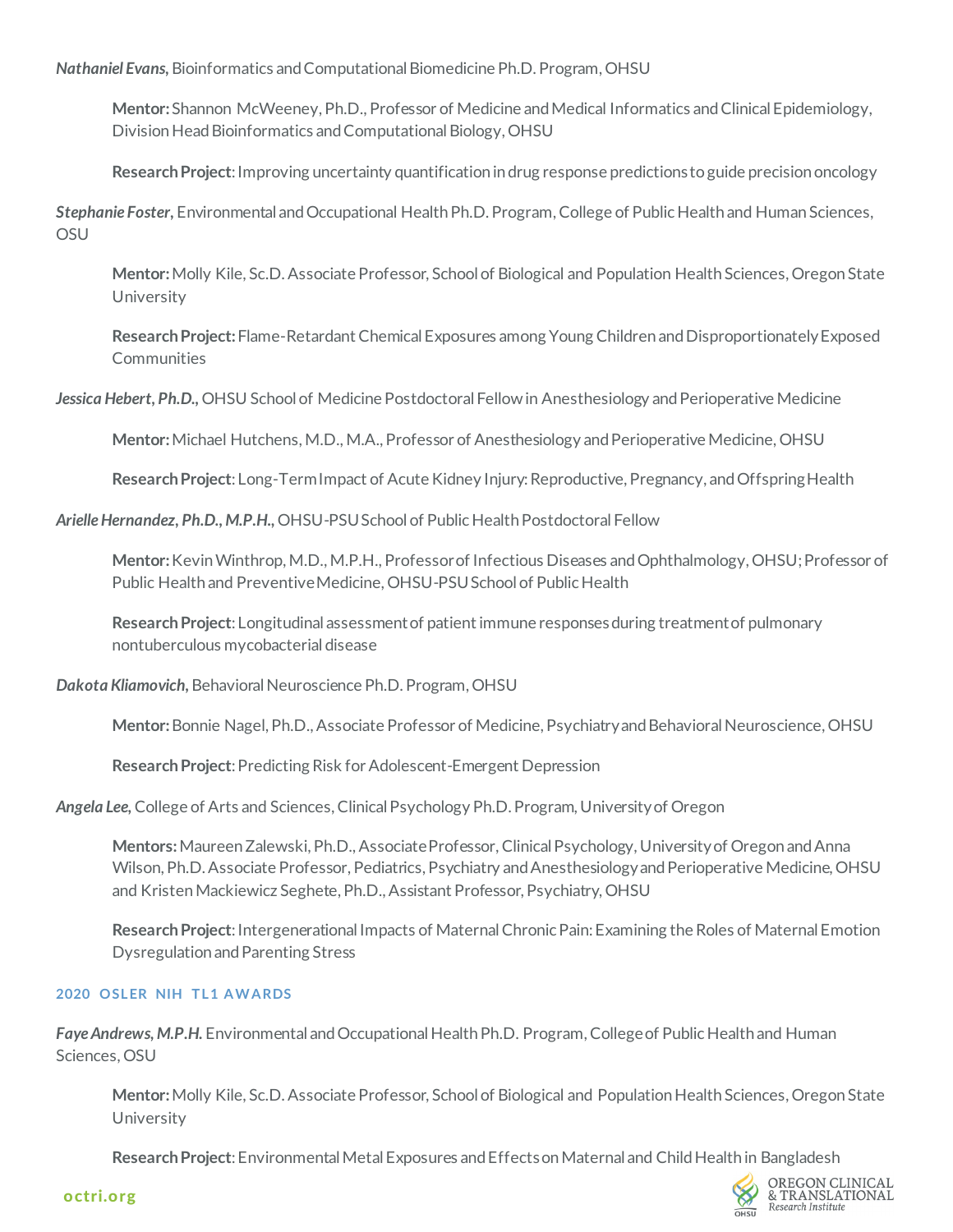*Robert (Blake) Buchalter, M.P.H.* Public Health and Epidemiology Ph.D.Program, College of Public Health and Human Sciences, OSU

**Mentors:**Susan E. Carozza, Ph.D., Associate Professor of Epidemiology, Oregon State University

**Research Project**: Rural Cancer Disparities: Shifting Classifications of Rurality and Integration of Spatial Methods

*Benjamin Elstrott,* School of Medicine, M.D. Program, OHSU

**Mentors:** H. E. Hinson, M.D. M.C.R., Associate Professor, Neurocritical Care, OHSU; Michael Heinrich, M.D., Professor of Medicine, OHSU

**Research Project**: Biomarkers of Neurologic Injury in Immune Effector Cell-associated Neurotoxicity

*Lauralee Fernandez, M.P.H.* Epidemiology Ph.D. Program*,* OHSU-PSU School of Public Health

**Mentors:**Seth O'Neal, M.D., M.P.H.Assistant Professor of Epidemiology, OHSU-PSU School of Public Health; Hector H. Garcia, M.D., Ph.D., Professor, Institute of Neurological Sciences, University Peruana Cayetano Heredia

**Research Project**: Anemia and Heavy Metals in Tumbes, Peru

*Caroline King, M.P.H.* School of Medicine, M.D./Ph.D. Biomedical Engineering Graduate Program, OHSU

**Mentors:**Philip Todd Korthuis, M.D.M.P.H., Professor of Medicine and Chief, Addiction Medicine Section; Kenneth John McConnell, Ph.D., Professor of Emergency Medicine and Director of the Center for Health Systems Effectiveness, OHSU

**Research Project**: Modeling the Impact of Hospital-based Addiction Consult Services on Post-Discharge Mortality

*Matthew Newman,* School of Medicine, M.D. Program, OHSU

**Mentors: Evan Lind, Ph.D.,**Assistant Professor of Molecular Microbiology and Immunology, OHSU; Elie Traer, M.D., Ph.D., Assistant Professor of Medicine, OHSU

**Research Project**: High-Dimensional Characterization of Tumor and Immune Microenvironment of Stromal Cell Populations in FLT3-ITD AML in Response to Tyrosine-Kinase Therapy

# **2019 OSLER NIH TL1 AWARDS**

**Nadir Balba, M.A.** Behavioral Neuroscience Ph.D. Program, OHSU

**Mentors:**Mary Heinricher, Ph.D., Professor and Vice-Chair for Research, Neurological Surgery and Behavioral Neuroscience, Associate Dean for Basic Science, School of Medicine and Miranda Lim, M.D., Ph.D.Assistant Professor, Departments of Neurology, Medicine, and Behavioral Neuroscience

**Research Project**: Pain and Photosensitivity in Traumatic Brain Injury

*Robert Beverly,* College of Public Health and Human Sciences, Nutrition Ph.D.Program, Oregon State University

**Mentors:**Brian Scottoline, M.D., Ph.D., Associate Professor of Pediatrics, Division of Neonatology, OHSU and David Dallas, Ph.D. Assistant Professor of Nutrition, Oregon State University

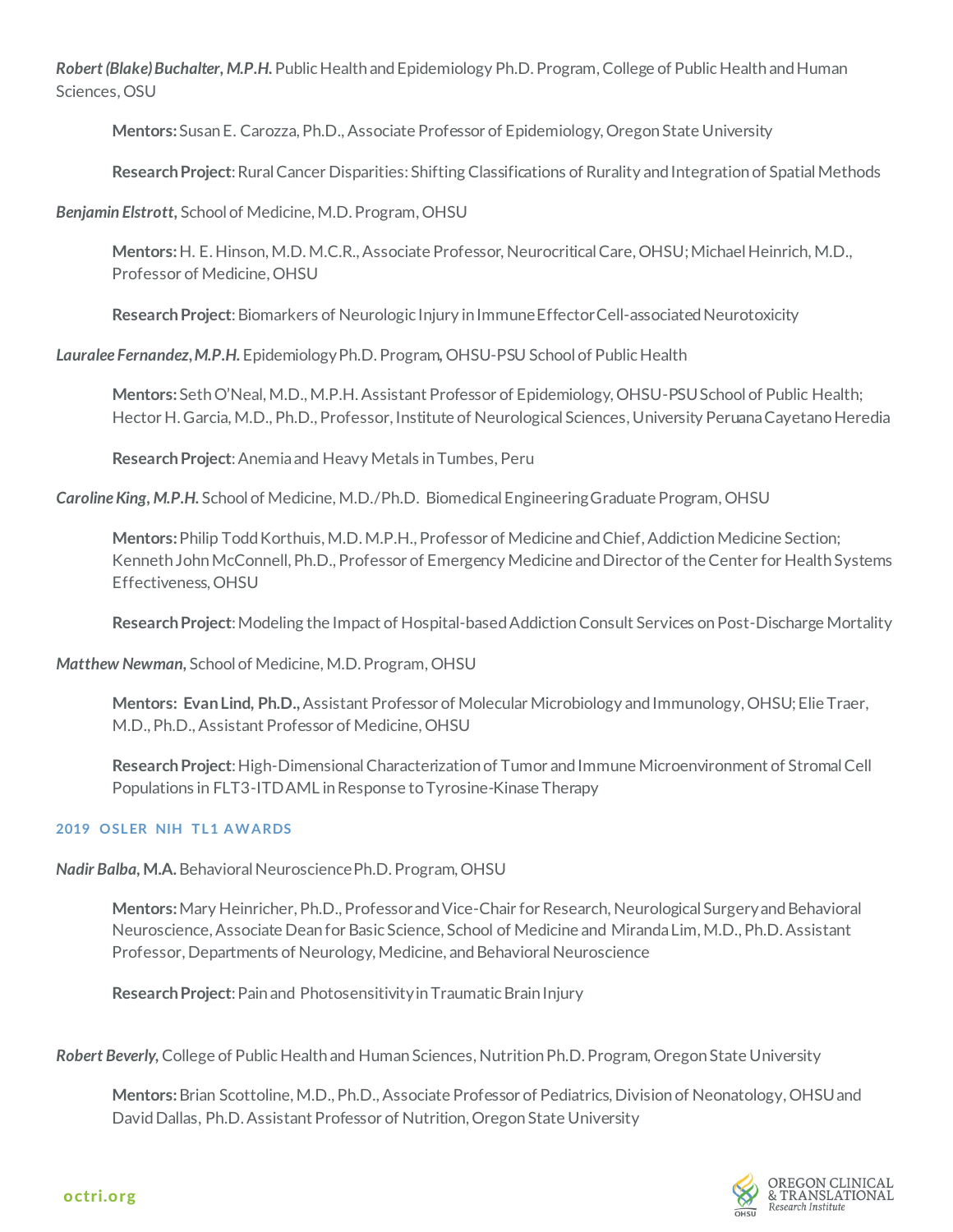**Research Project**: Identifying Differences in the Release of Bioactive Milk Peptides Across the Intestinal Tracts Between Term and Preterm Infants

*Matthew Dietz,* **D.O., M.S.Ed.,** School of Medicine Fellow in Pediatric Hematology & Oncology, OHSU

**Mentors:**MelissaWong, Ph.D., Associate Professor and Vice-Chair, Cell, Developmental and Cancer Biology, **OHSU** 

**Research Project**: Circulating Cells with Tumor Characteristics as Analytes of Pediatric High Grade Gliomas

*Akhila Nekkanti,* College of Education, Prevention Science Ph.D.Program, University of Oregon

**Mentors:**Kristen Mackiewicz Seghete, Ph.D., Assistant Professor, Psychiatry, OHSU; Elizabeth A. Skowron, Ph.D. Professor, Psychology, University of Oregon and Kate Mills, Ph.D. Assistant Professor of Psychology, University of Oregon

**Research Project**: Causal Relations Between Parenting Intervention and Children's Functional Brain Organization for Maltreatment-Exposed Families

Jacqueline O'Brien, M.S. College of Arts and Sciences, Clinical Psychology Ph.D. Program, University of Oregon

**Mentors:**Maureen Zalewski, Ph.D., Assistant Professor, Clinical Psychology, University of Oregon and Anna Wilson, Ph.D. Associate Professor, Pediatrics, Psychiatry and Anesthesiology and Perioperative Medicine, OHSU

**Research Project**: Impact of Maternal BPD and Parenting Quality on Child Hair Cortisol Concentrations and Behavior

*Kellee Parker,* **D.O.** School of Medicine Fellow in Pediatric Hematology & Oncology, OHSU

**Mentors:**Susan Lindemulder, M.D., M.C.R., Associate Professor, Pediatrics, Pediatric Hematology/Oncology, OHSU and Erika Cottrell, Ph.D., M.P.P., Program Director, Health Experiences Research Network, OCTRI, OHSU

**Research Project**: Parental decision-making regarding participation in pediatric oncology clinical trials exploring a reduction in therapy for acute lymphoblastic leukemia

*Hannah Smith,* **School**of Medicine, M.D. Program, OHSU

**Mentor:**Antonio Frias, M.D. Professor, Obstetrics & Gynecology, OHSU; and Division of Reproductive & Development Sciences, Oregon National Primate Center,

**Research Project**: In Vitro Characterization of Acute Zika Virus Infection in Placental Tissue

*Taylor Vega,* School of Medicine, M.D. Program, OHSU

**Mentors:**Honora Englander, M.D., F.A.C.P., Associate Professor, Medicine, Division of Hospital Medicine, OHSU

**Research Project**: Discerning Critical Components of Substance Use Disorder Care in Community Hospitals in Oregon

# **2018 OSLER NIH TL1 AWARDS**

*William Bologna,* **Ph.D., Au.D.,** Portland VA, National Center for Rehabilitative Auditory Research and OHSU School of Medicine, Otolaryngology

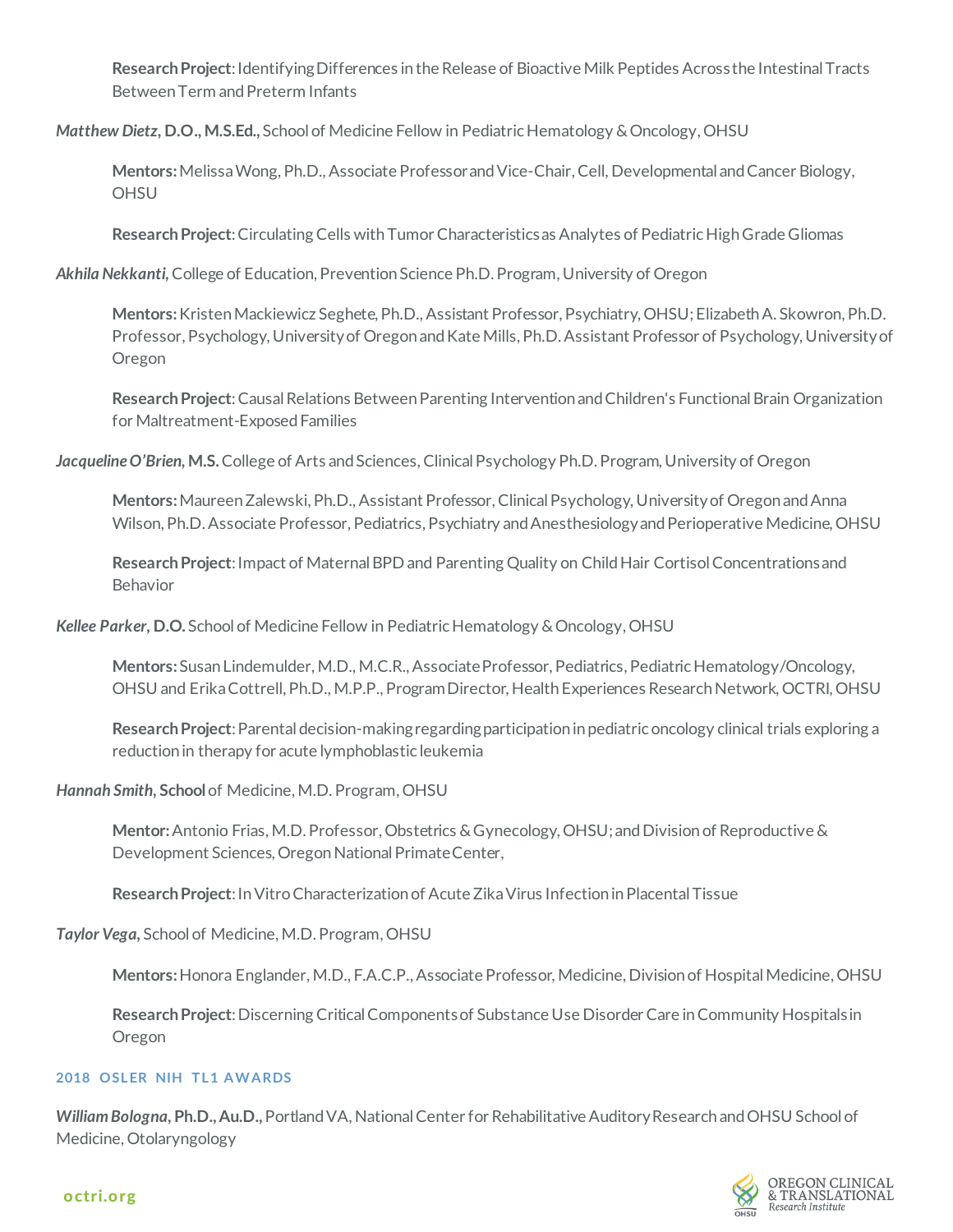**Mentors:**Michelle Molis, Ph.D., Research Assistant Professor, Otolaryngology, and Curtis Billings, Ph.D., Research Assistant Professor, Otolaryngology

**Research Project**: Effects of age on brainstem encoding of speech in noise

*Alexandra Stafford,* Ph.D., School of Medicine, Behavioral Neuroscience

**Mentors:** Tamara Phillips-Richards, Ph.D., Professor, Behavioral Neuroscience and Marina Guizzetti, Ph.D., Professor, Behavioral Neuroscience

**Research Project:** Investigating behavioral and neurotoxic effects of combined ethanol and methamphetamine

*Mollie Marr,* School of Medicine, M.D./Ph.D. Program

**Mentors**: Damien Fair, PA-C., Ph.D., Professor, Behavioral Neuroscience, and Alice Graham, Ph.D., Postdoctoral Trainee in Behavioral Neuroscience

**Research Project:** Maternal Psychological Stress During Pregnancy as a Key Mechanism for the Intergenerational Transmission of Childhood Traumatic Stress

*Kaycee Moshofsky,* School of Medicine, M.D. Program

**Mentors:** Evan Lind, Ph.D., Assistant Professor, Molecular Microbiology & Immunology, and Jeffrey Tyner, Ph.D., Assistant Professor, Cell, Developmental & Cancer Biology

**Research Project:** Combined MEK inhibitory and PD-1 blockade in AML

*Mary Willis,* Oregon State University, Ph.D. Candidate in Environmental & Occupational Health

**Mentor:** Perry Hystad, Ph.D., Assistant Professor, OSU Environmental & Occupational Health

**Research Project:** Impact of air pollution from shale gas development on adverse birth outcomes

# **2017 OSLER NIH TL1 AWARDS**

*Justin Caouette, Ph.D.,* School of Medicine, Psychiatry

**Mentors:** Sarah Feldstein Ewing, Ph.D., Professor of Medicine, Psychiatry; Bonnie Nagel, Ph.D., Associate Professor of Medicine, Psychiatry and Behavioral Neuroscience; and Damien Fair, Ph.D., PA-C, Associate Professor of Medicine, Behavioral Neuroscience and Psychiatry

**Research Project:** Peer process Peer processes in the social neuroscience of adolescent cannabis use

*Hanna Gustafsson, Ph.D.,* School of Medicine, Developmental Psychology

**Mentors:** Joel Nigg, Ph.D., Director, Division of Psychology, Professor of Medicine, Psychiatry, Pediatrics, and Behavioral Neuroscience and Sarah Karalunas, Ph.D., Assistant Professor of Medicine, Psychiatry



OREGON CLINICAL & TRANSLATIONAL Research Institute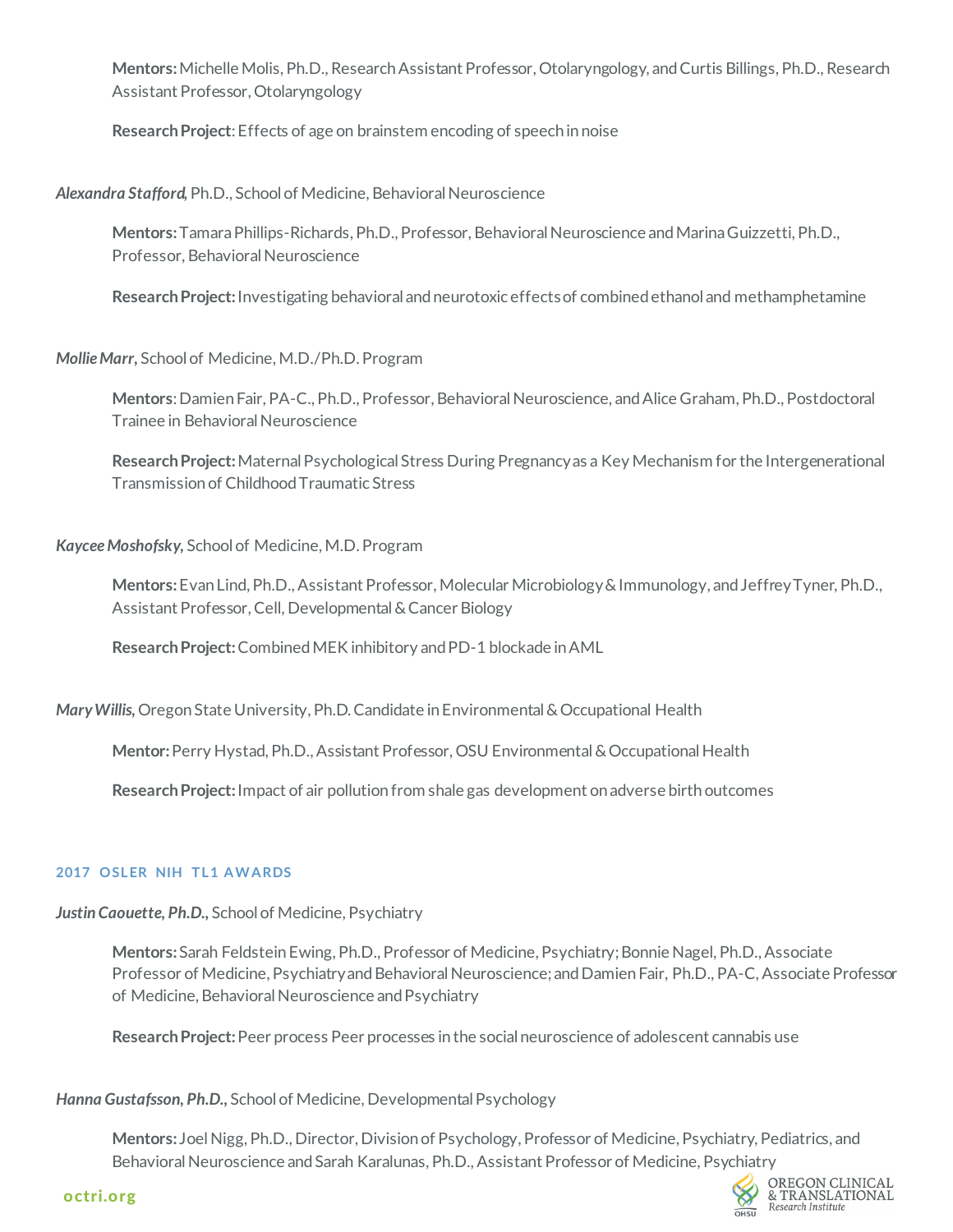**Research Project:** Infant predictors of psychopathology: Emotional and cognitive control as transdiagnostic markers of risk

# *Amanda Stone, Ph.D.,* School of Medicine, Psychiatry

**Mentors:** Anna Wilson, Ph.D., Assistant Professor, Anesthesiology and Amy Holley, Ph.D., Assistant Professor, Development and Disability

**Research Project:** Negative Interpretation Bias of Children's Symptoms in Mothers with Chronic Pain: Implications for Children's Physical Health

# *Tyler Woodell, M.D.,* School of Medicine, Nephrology and Hypertension

**Mentors:** David Ellison, M.D., Professor, Physiology and Pharmacology, Nephrology and Hypertension; and Jessica Weiss, M.D., M.C.R., Assistant Professor, Nephrology and Hypertension

**Research Project:** Determining Acid Base Status Among Hemodialysis Patients

*Brittany Alperin,* School of Medicine, Ph.D. candidate in Behavioral Neuroscience

**Mentors:** Sarah Karalunas, Ph.D., Assistant Professor of Medicine, Psychiatry and Joel Nigg, Ph.D., Director, Division of Psychology, Professor of Medicine, Psychiatry, Pediatrics, and Behavioral Neuroscience

**Research Project:** How the mind wanders in ADHD and why it matters

*Theresa Cheng, Ed.M., MS,* University of Oregon, Ph.D. Candidate in Developmental Social Neuroscience

**Mentors:** Jennifer Pfeifer, Ph.D., Associate Professor, Psychology; Philip Fisher, Ph.D., Philip H. Knight Chair, Professor, Psychology; Nicholas Allen, Ph.D., Director, Center for Digital Mental Health and Clinical Training, Professor, Psychology; Damien Fair, Ph.D., PA-C, Associate Professor of Medicine, Behavioral Neuroscience and Psychiatry; and Kristen Mackiewicz-Seghete, Ph.D., Assistant Professor, Psychiatry

**Research Project:** (1) Dimensions of adversity in adolescent intrinsic brain connectivity, (2) Predicting depression from puberty-driven trajectories of brain connectivity in girls

*Maria Carolina González-Prats, M.A.,* Portland State University, Ph.D. candidate in Social Work and Social Research

**Mentor:** Christina Nicolaidis, M.D., M.P.H., Professor, Social Determinants of Health, Associate Professor of Medicine and Public Health.

**Research Project:** Examining the Narrative of Military Sexual Trauma (MST) Narratives

*Haley Holmer, M.P.H.,* OHSU-PSU School of Public Health, Ph.D. candidate in Epidemiology

**Mentors:** Jessina McGregor, Ph.D., Associate Professor, Pharmacy Practice; Rochelle Fu, Ph.D., Professor School of Public Health and Medical Informatics & Clinical Epidemiology; Amy Pakyz, Pharm.D., Ph.D., Associate Professor, Pharmacotherapy and Outcomes Science; and Sam Hohmann, Ph.D., Director, Research Analytics

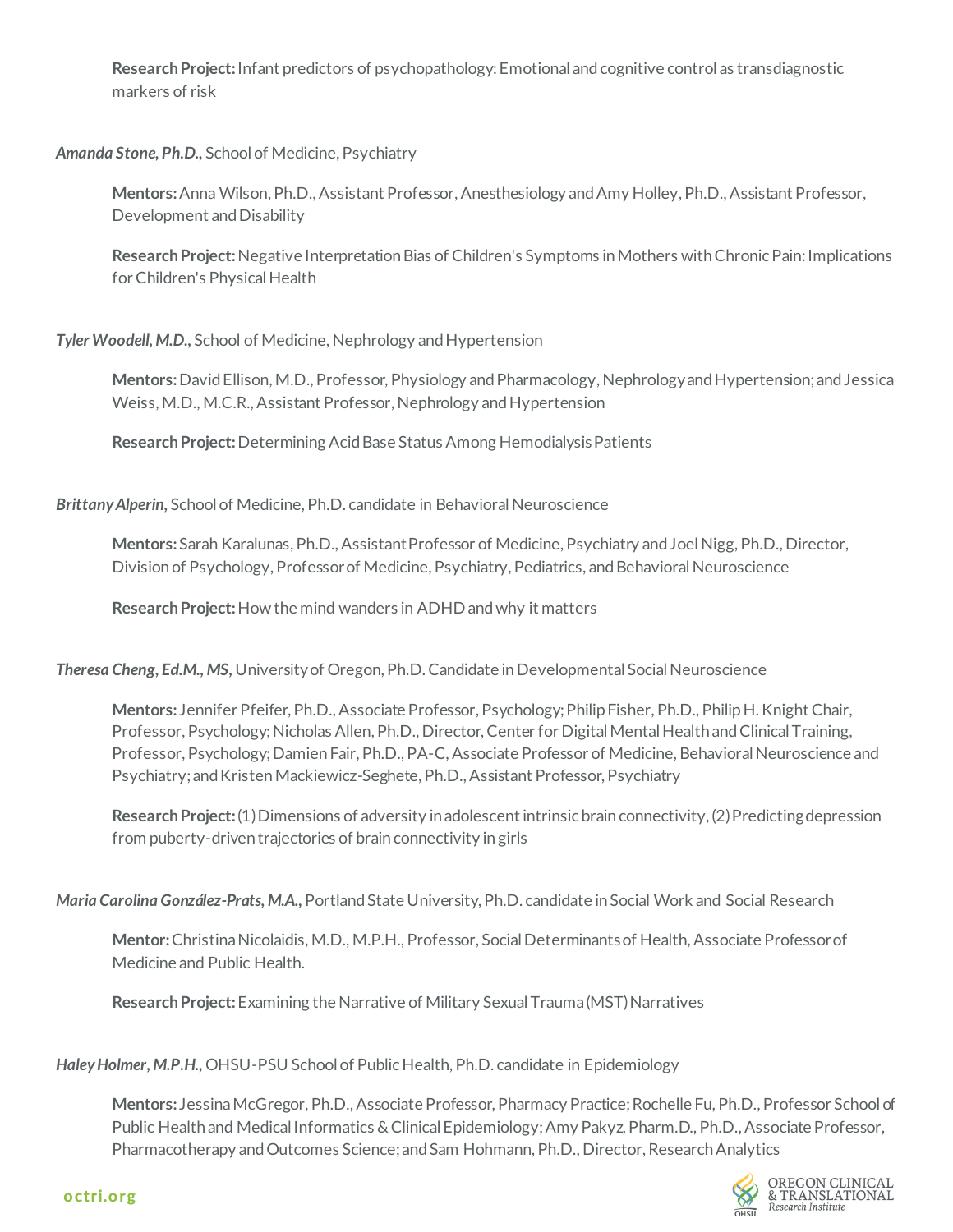**Research Project:** Metrics to Inform Antimicrobial Stewardship in the Hospital

*Katherine Michaelis,* School of Medicine, M.D./Ph.D. candidate in Physiology and Pharmacology

**Mentor:** Daniel Marks, M.D., Ph.D., Professor, Pediatrics

**Research Project:** The Role of Exosomes as Centrally Acting Endocrine Mediators of Pancreatic Cancer Cachexia

*Jeffrey Wagner,* School of Medicine, M.D. program, M.C.R. candidate

**Mentors:** Matthew Drake, M.D., Assistant Professor, Pulmonary and Critical Care Medicine; Christopher Evans, Ph.D., M.P.H., Assistant Professor General Internal Medicine and Geriatrics; Allison Fryer, Ph.D., Professor, Pulmonary and Critical Care Medicine; and David Jacoby, M.D., Professor, Pulmonary and Critical Care Medicine

**Research Project:** The Role of Airway Mucins 5ac and 5b in Upper Respiratory Tract Infection

*Barrett Welch, M.P.H.,* Oregon State University, Ph.D. candidate in Public Health and Human Sciences

**Mentor:** Molly Kile, Sc.D., Associate Professor, Public Health and Human Sciences

**Research Project:** Effects of prenatal and early-life metals exposure on humoral immunity in children

#### **2015 OSLER NIH TL1 AWARDS**

*Amber Bannon***,** School of Medicine, PhD in Cell and Development Biology Program

**Mentor:** Michael Heinrich, MD, Professor of Medicine, Hematology and Medical Oncology

**Research Project:** Bedside to Bench to Bedside: SDHA variants in Gastrointestinal Stromal Tumors

*Sarah Wicher,* School of Medicine, PhD in Physiology and Pharmacology Program

**Mentor:** Allison Fryer, PhD, Professor of Medicine, Pulmonary and Critical Care Medicine and Professor of Physiology and Pharmacology

**Research Project:** Eosinophils have a novel ability to repair lung function after ozone

# *Zipei Fang,* School of Medicine, MD/PhD Program

**Mentor:** Bernard A. Fox, PhD, Associate Professor, Molecular Microbiology and Immunology

**Research Project:** Improving therapy for HNSCC: Combination of STING-agonist and an Autophagosome-based Vaccine

*Heather McConnell,* School of Medicine, PhD in Neuroscience Program

**Mentor**: Edward Neuwelt, MD, Professor, Neurology



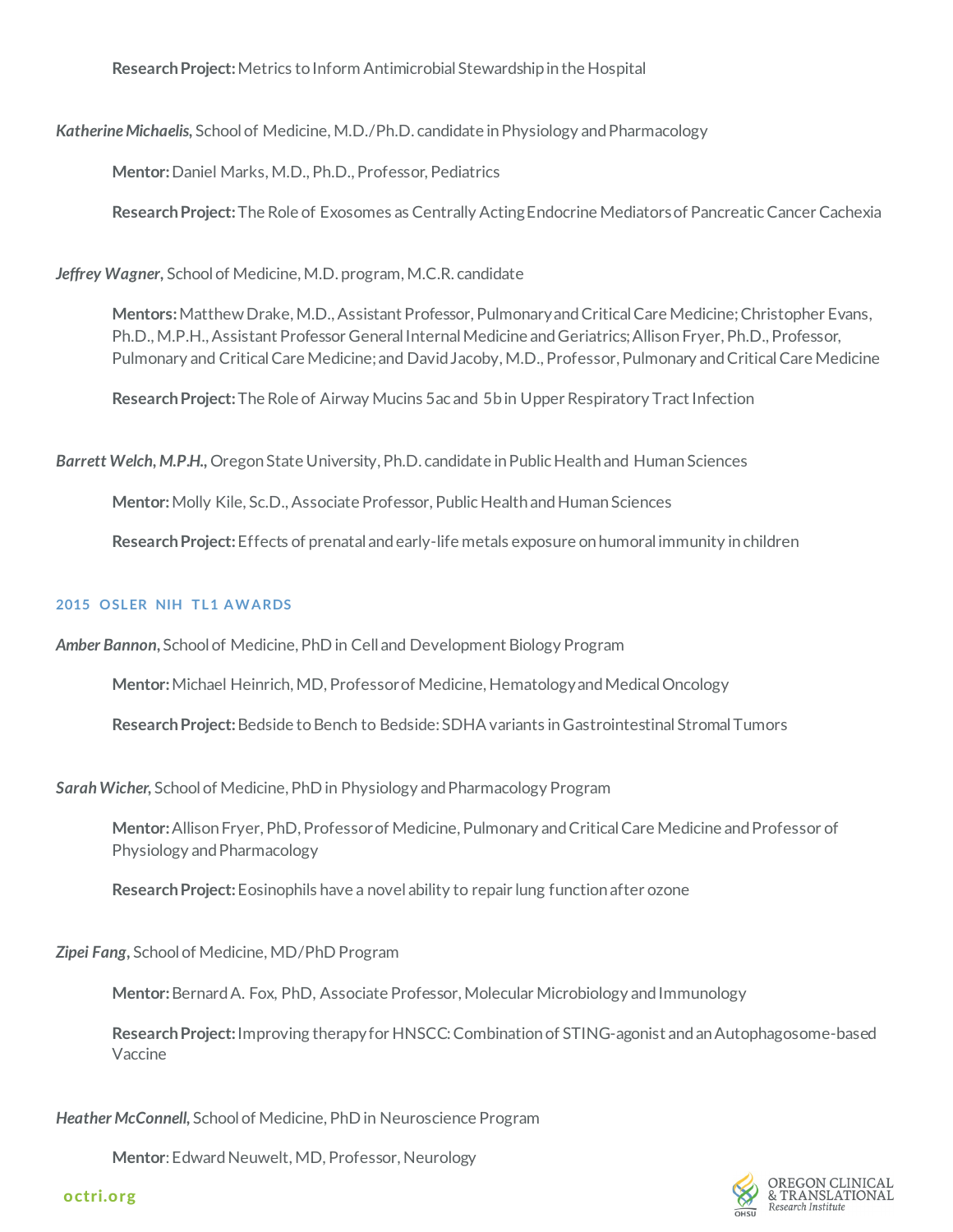**Research Project**: Iron nanoparticle phagocytosis and Localization in Acute Neuroinflammation

*Josha Woodward,* School of Medicine, MD Program

**Mentor:** Joshi Alumkal, MD, Associate Professor of Medicine, Hematology and Medical Oncology

**Research Project:** Bromodomain inhibition for the treatment of lethal, castration-resistant prostate cancer

#### **2015 OSLER NIH TL1 AWARDS**

*Ryan Swan,* School of Medicine, PhD in Medical Informatics and Clinical Epidemiology Program

**Mentor:** Michael Chiang, MD, MA, Professor, Ophthalmology and Medical Informatics and Clinical Epidemiology

**Research Project:** Whole-exome sequencing and retinal imaging to improve outcomes in retinopathy of prematurity

*Chelsea Jenkins,* School of Medicine, PhD in Cancer Biology Program

**Mentor:** Jeffrey Tyner, PhD, Associate Professor of Medicine, Hematology and Medical Oncology **Research Project:** Developing novel treatments for children with Juvenile Myelomonocytic **Leukemia**

*Robert Pranaat,* School of Medicine, MD Program

**Mentor**: Vishnu Mohan, MBBS, MIB, MBCS, FACP, Assistant Professor, Medical Informatics and Clinical Epidemiology

**Research Project**: Establishing the infrastructure and protocol for an In-Patient ICU rounds simulation

*Katy Lawson,* School of Medicine, MD Program

**Mentor:** David Jacoby, MD, Professor of Medicine, Pulmonary and Critical Care Medicine

**Research Project:** Eosinophil--nerve interactions in the pathogenesis of atopic dermatitis

*Gitanjali Narayanan,* School of Medicine, MD/PhD in Biomedical Engineering Program

**Mentor:** David Lewinsohn, MD, PhD, Associate Professor of Medicine, Pulmonary and Critical Care Medicine

**Research Project:** Characterizing the role of MR1 isoforms in MR1 antigen processing and presentation

#### **2014 OSLER NIH TL1 AWARDS**

*Laura Healy,* School of Medicine, PhD in Cell & Development Biology Program

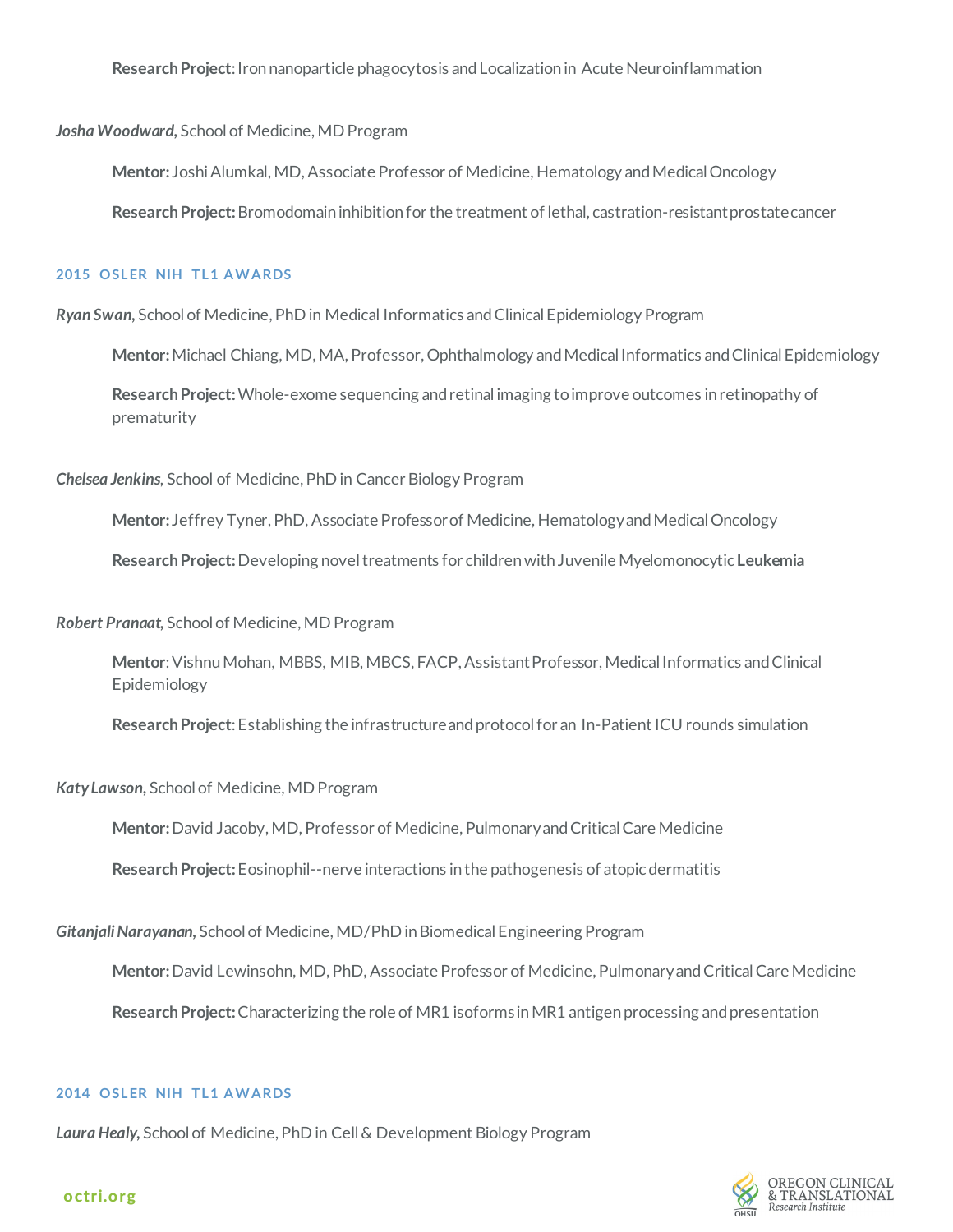**Mentor:** Owen McCarty, PhD, Associate Professor, Biomedical Engineering, Cell & Developmental Biology and Hematology and Medical Oncology

**Research Project:** Development of contact pathway inhibitors for the treatment of sepsis

*Tyler Huett,* School of Medicine, PhD in Molecular Microbiology & Immunology Program

**Mentor:** Bernard A. Fox, PhD, Associate Professor of Molecular Microbiology and Immunology

**Research Project:** Capturing mutated short-lived proteins in clinical autophagosome cancer vaccines

*Jaime Zelaya, Jr.,* School of Medicine, MD/PhD Program

**Mentor:** Michelle Cameron, MD, Assistant Professor of Neurology

**Research Project:** Mechanisms of Imbalance in MS

# **2014 OSLER NIH TL1 AWARDS (SHORT-TERM)**

*Paul Jones,* School of Medicine, MD Program

**Mentor:** Brian Johnstone, PhD, Professor and Research Director, Orthopedics and Rehabilitation

**Research Project:** Identifying articular cartilage stem cell markers

# *Gwendolyn McGinnis,* School of Medicine, MD Program

**Mentor:** Jacob Raber, PhD, Professor of Behavioral Neuroscience, Neurology, and Radiation Medicine; Michael Gough, PhD, Clinical Research Assistant Professor of Radiation Medicine

**Research Project:** Suppression of the T cell Response and Enhancement of Detrimental Effects of Radiation on the **Brain** 

*Neil Mistry,* School of Medicine, MD Program

**Mentor:** Joshi Alumkal, MD, Assistant Professor of Medicine

**Research Project:** Androgen Receptor-Dependence of Bromodomain Inhibitor Treatment Effect in Lethal Prostate Cancer

*Ishan Patel,* School of Medicine, MD Program

**Mentor:** Owen McCarty, PhD, Associate Professor, Biomedical Engineering, Cell & Developmental Biology, and Hematology & Medical Oncology

**Research Project:** Optimization of a labeling platform for the detection of procoagulant leukemic cells

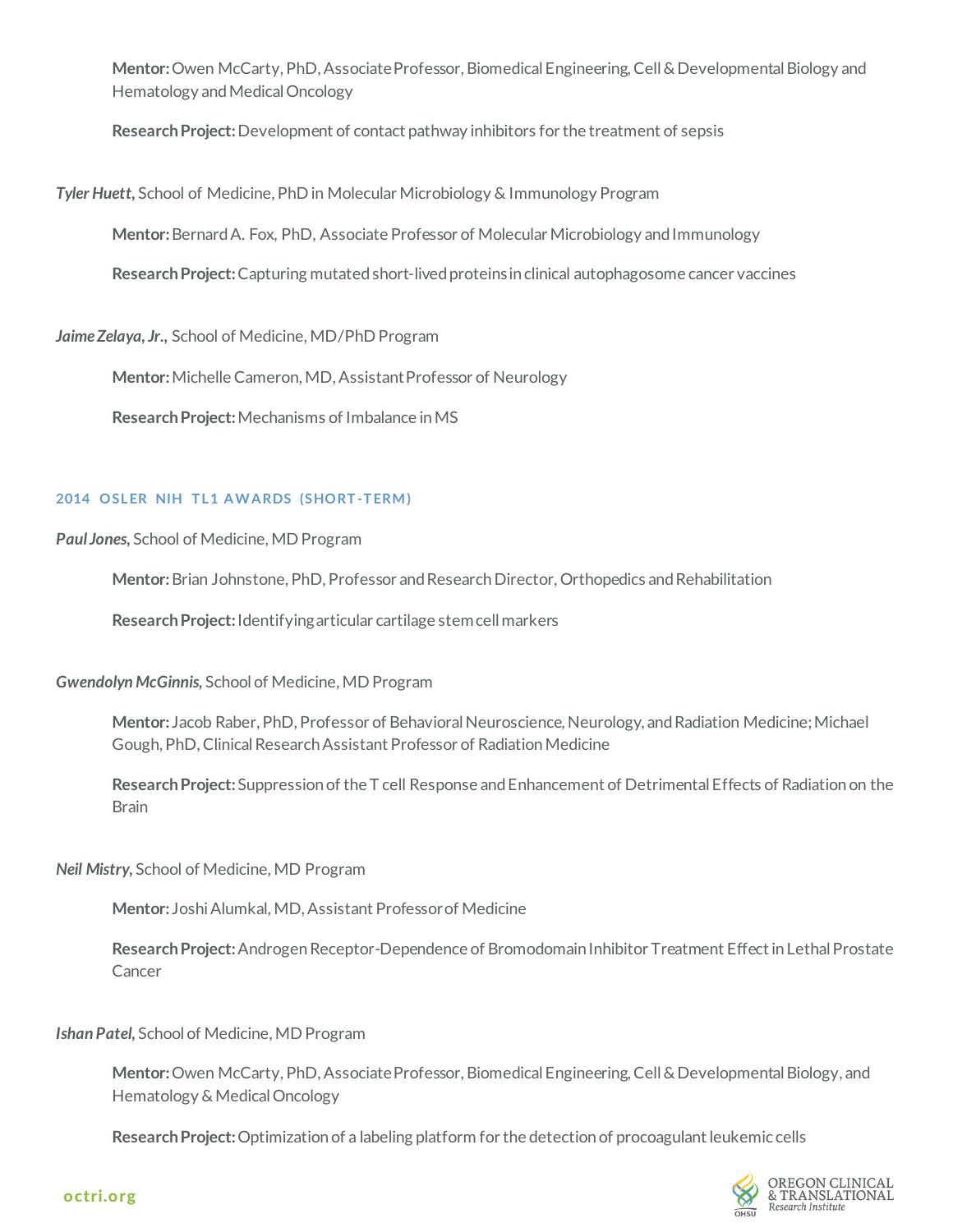*Meghan Sampson,* School of Medicine, MD Program

**Mentor:** Dennis McCarty, PhD, Professor and Vice Chair, Department of Public Health & Preventive Medicine

**Research Project:** Federally Qualified Health Centers and Integrated Care for Alcohol and Substance Abuse Disorders in Oregon Coordinated Care Organizations

*Willy Terrall,* School of Medicine, MD Program

**Mentor:** James P. Dolan, MD, M.C.R; Assistant Professor of Gastrointestinal and General Surgery; Anthony Barnes, PhD, Assistant Professor of Pediatrics

**Research Project:** Comparative Transcriptome Profiling for Predicting Response to Neoadjuvant Chemoradiotherapy in Esophageal Adenocarcinoma

#### **2014 SUMMER OCTRI STUDENT AWARDS**

*Nathan Anderson,* School of Medicine, MD Program

**Mentor:** Martin A. Schreiber, MD, FACS, Professor of Surgery

**Research Project:** Efficacy and Safety of Frozen Red Blood Cells for Transfusion inTrauma Patients

*Colin Bergstrom,* School of Medicine, MD Program

**Mentor:** Terry Morgan MD, PHD, Associate Professor of Pathology

**Research Project:** Pairwise Genetic Analysis of Primary and Metastatic Endometrial Adenocarcinoma

*Anfin Erickson,* School of Medicine, MD Program

**Mentor:** Martin Schreiber, MD, FACS, Professor of Surgery

**Research Project:** Thromboelastography Based Dosing of Enoxaparin for Thromboprophylaxis: A Prospective Randomized Trial

*Brandon Lei,* School of Medicine, MD Program

**Mentor:** Summer Gibbs, PhD, Assistant Professor, Department of Biomedical Engineering

**Research Project:** Local administration of novel nerve-specific fluorophores for nerve-sparing image-guided radical prostatectomy

*Paul Montgomery,* School of Medicine, MD Program

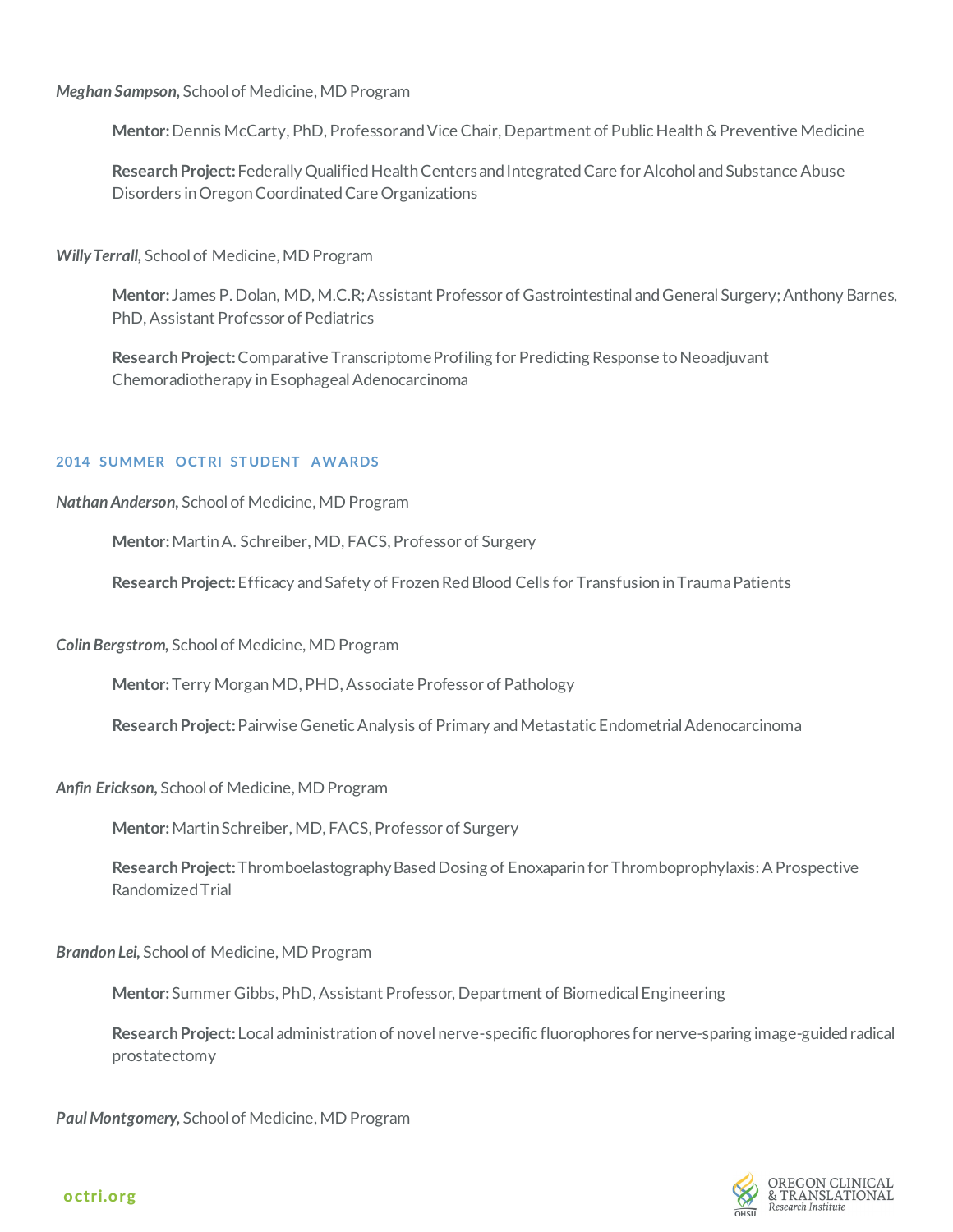**Mentor:** James Rosenbaum, MD, Professor of Ophthalmology, Medicine and Cell Biology; Mark Asquith, PhD, Department of Behavioral Neuroscience

**Research Project:** Determining the impact of HLA B27 expression on the gut microbiome

*Sarah Shangraw,* School of Medicine, MD Program

**Mentor:** Pamela Cassidy, PhD, Research Associate Professor, Department of Dermatology

**Research Project:** Effect of Glutathione Peroxidase on Oxidative Stress in Human Melanocytes

*Jonathan Yih,* School of Dentistry, DMD Program

**Mentor:** Carmem Pfeifer, DDS, PhD, Assistant Professor of Biomaterials & Biomechanics

**Research Project:** Improving physical and optical properties of dental composites via thiourethane additives

#### **2013 OSLER NIH TL1 AWARDS**

*Marilynn Chow,* School of Medicine, PhD in Cancer Biology Program

**Mentor:** Jeffrey W. Tyner, PhD, Assistant Professor, Hematology and Medical Oncology

**Research Project:** Delineation of ROR1 signaling cascades to define new therapeutic modalities for t(1;19) B-ALL patients

*Spencer Watson,* School of Medicine, PhD in Cancer Biology Program

**Mentor:** Joe Gray, PhD, Chair, Department of Biomedical Engineering

**Research Project:** Identifying drug-able targets of the tumor microenvironment in HER2+ breast cancer

*David Noyd,* School of Medicine, MD/MPH Program

**Mentor:** Kevin Winthrop, MD, MPH, Assistant Professor of Infectious Diseases, Ophthalmology, Public Health and Preventive Medicine (joint appointment)

Research Project: Dengue epidemic in Puerto Rico 2012: Identifying risk factors for severe dengue and dengueassociated hemophagocytic lymphohistiocytosis to improve clinical detection in the peri-vaccination era

# **2013 AHRQ T32 PRE-DOCTORAL AWARDS**

*Vanessa Lee,* School of Medicine, MD/MPH Program

**Mentor:** Aaron Caughey, MD, PhD, MPH, MPA, Chair, Department of Obstetrics and Gynecology and Associate Dean for Women's Health Research and Policy

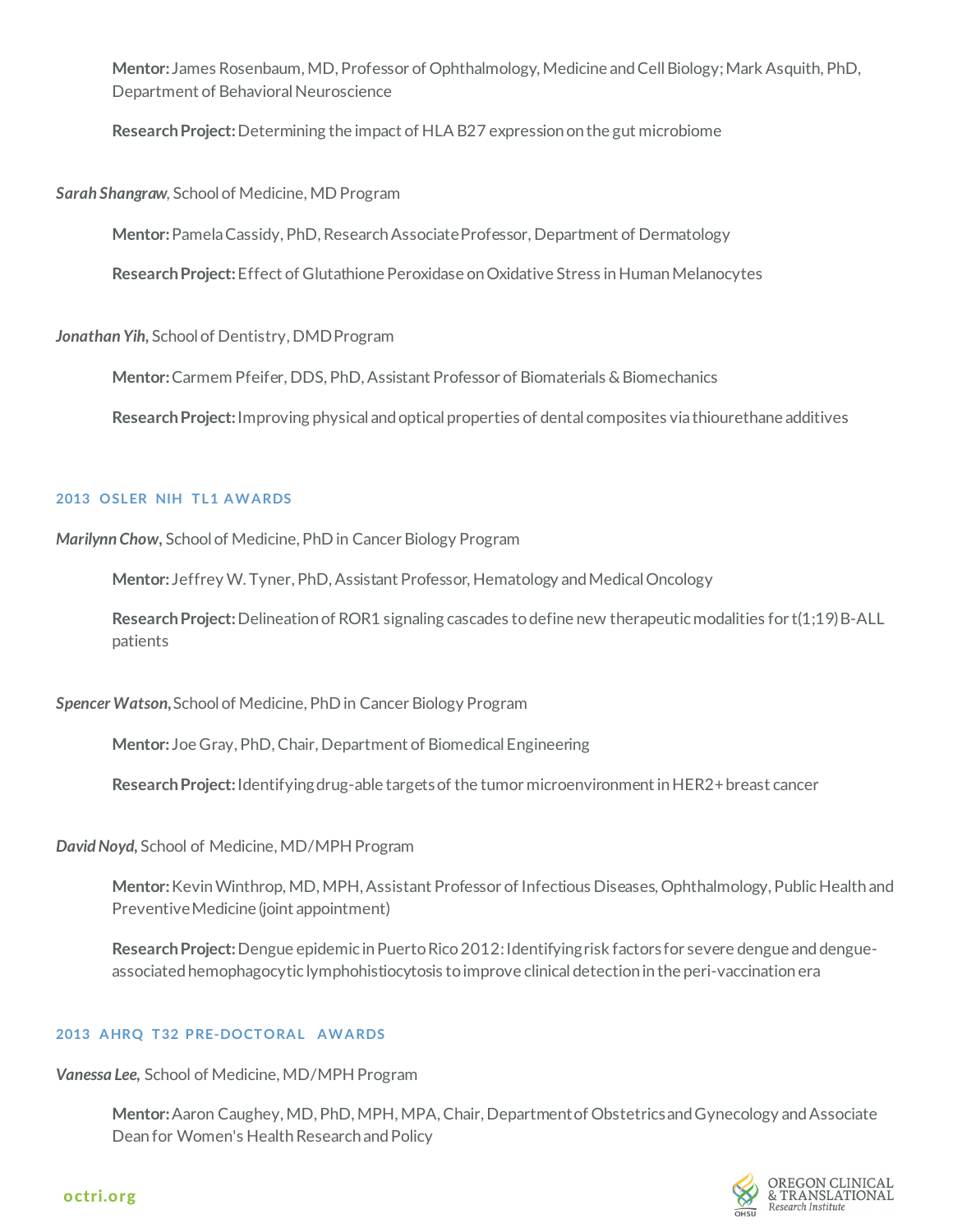**Research Project:** Examining the impact of a program to reduce elective induction of labor at an academic medical center

# *Mahnooh Nik-Ahd,* School of Medicine, MD/MPH Program

**Mentor:** Dennis McCarty, PhD, Professor, Division Head, Health Services Research

**Research Project:** Effect modification in a multi-center randomized trial of exercise as treatment for substance abuse

#### **2013 OSLER NIH TL1 AWARDS (SHORT TERM)**

*Britta Ameel,* School of Medicine, MD Program

**Mentor:** Aaron Caughey, MD, PhD, MPH, MPA, Chair, Department of Obstetrics and Gynecology and Associate Dean for Women's Health Research and Policy

**Research Project:** Is increased cervical dilation on presentation to labor and delivery units associated with a reduced rate of cesarean or operative vaginal delivery?

#### *Raluca McCallum,* School of Medicine, MD Program

**Mentor:** Eric Schnell, MD, PhD, Assistant Professor, Anesthesiology

**Research Project:** Axonal sprouting and synapse development during post-traumatic adult neurogenesis

#### *Sam Moulton,* School of Medicine, MD Program

**Mentor:** Amie Peterson, MD, Neurology

**Research Project:** Changes in muscle strength associated with impaired balance in individuals with Parkinson's disease

#### *Brenda Niu,* School of Medicine, MD Program

**Mentor:** Aaron Caughey, MD, PhD, MPH, MPA, Chair, Department of Obstetrics and Gynecology and Associate Dean for Women's Health Research and Policy

**Research Project:** Effect of new gestational diabetes screening guidelines on treatment outcomes

*Brandon Tullis,* School of Medicine, MD Program

**Mentor:** Mark Pennesi, MD, PhD, Assistant Professor, Ophthalmology

**Research Project:** Evaluation of the Neuroprotective Potential of 5HT2A Antagonists MCI-9042 and ketanserin in a light damage model of retinal degeneration

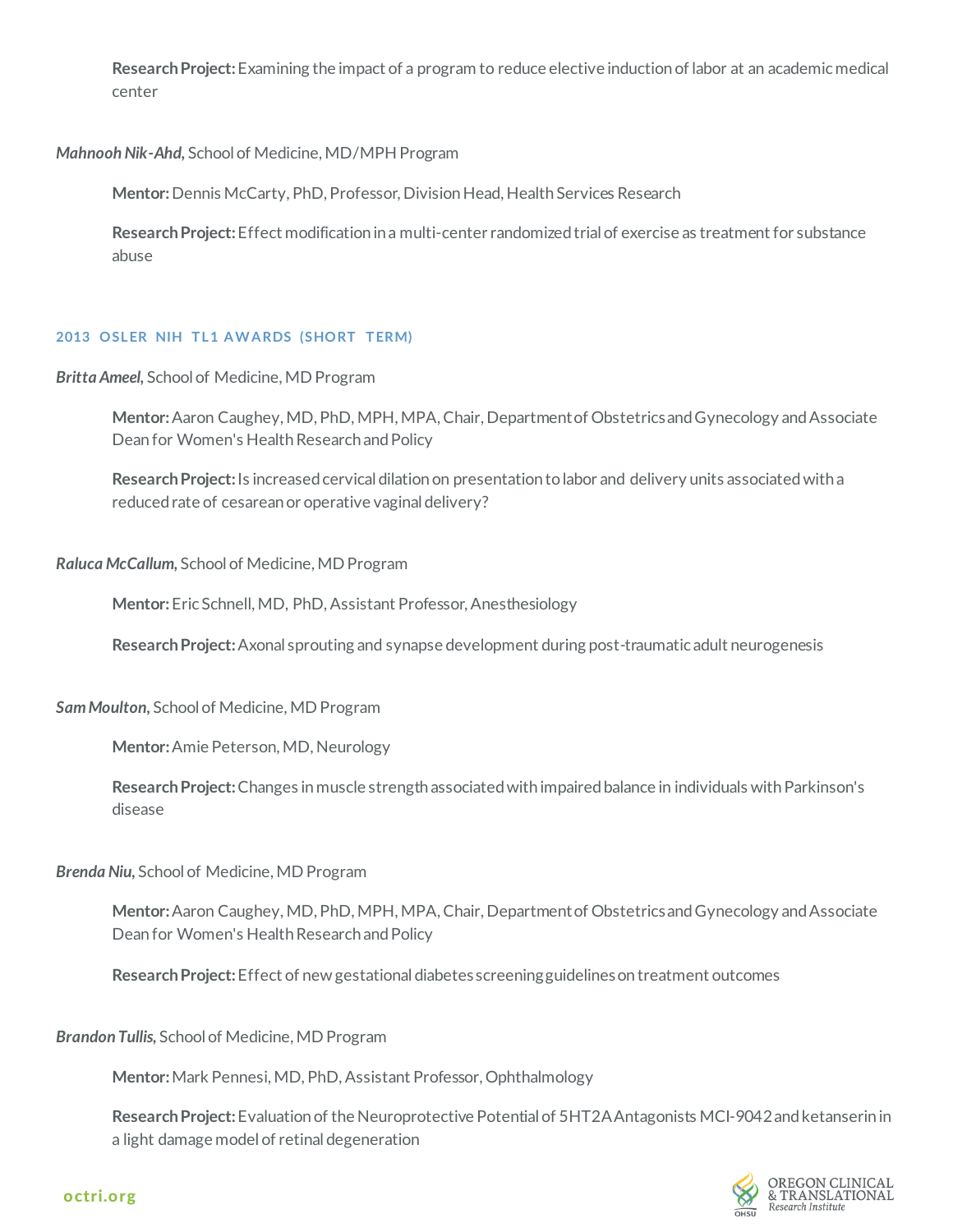*Amanda Wong,* School of Medicine, MD Program

**Mentor:** James T. Rosenbaum, MD, Division Chief of Arthritis and Rheumatic Diseases, Edward E. Rosenbaum Professor of Inflammatory Diseases**.**

**Research Project:** The Differentiation and Sub-Typing of Orbital Inflammation by Gene Expression Profiling for Diagnostic Purposes and Therapeutic Insights

# **2012 OSLER NIH TL1 AWARDS**

*Nathalie Javidi-Sharifi,* School of Medicine, PhD in Cancer Biology Program

**Mentor(s):** Brian J. Druker, MD, Director, Knight Cancer Institute and Jeffrey W. Tyner, PhD, Assistant Professor, Hematology and Medical Oncology

**Research Project:** New therapeutic targets in gastrointestinal stromal tumor

*Julia Marshall Leach,* School of Medicine, PhD in Biomedical Engineering Program

**Mentor(s):** Fay B Horak, PhD, Professor, Medicine, Neurology and Tamara L Hayes, PhD, Associate Professor, Medicine, Biomedical Engineering

**Research Project:** Developing a novel method of assessing fall risk and declining cognitive and motor function in MCI

*David Messenheimer,* School of Medicine, PhD in Molecular Microbiology and Immunology Program

**Mentor(s):** Bernard A. Fox PhD, Adjunct Professor, Molecular Microbiology and Immunology

**Research Project:** The roles of tumor immunogenicity and the adjuvant GM-CSF in the induction of regulatory T cells in multiple tumor vaccination adoptive therapies

*Jaime Zelaya, Jr.,* School of Medicine, MD/PhD Program

**Mentor(s):** Sandra Rugonyi, MS, PhD, Associate Professor, Biomedical Engineering

**Research Project:** Exploring the role that wall stress plays in determining abdominal aortic aneurismal expansion rate and addressing wall stress sensitivity to wall thickness using uniform and variable wall thickness mathematical models

# **2012 OSLER NIH TL1 AWARDS (SHORT TERM)**

*Kasim Mirza,* School of Medicine, MD Program

**Mentor(s):** Monica Hinds, PhD, Biomedical Engineering

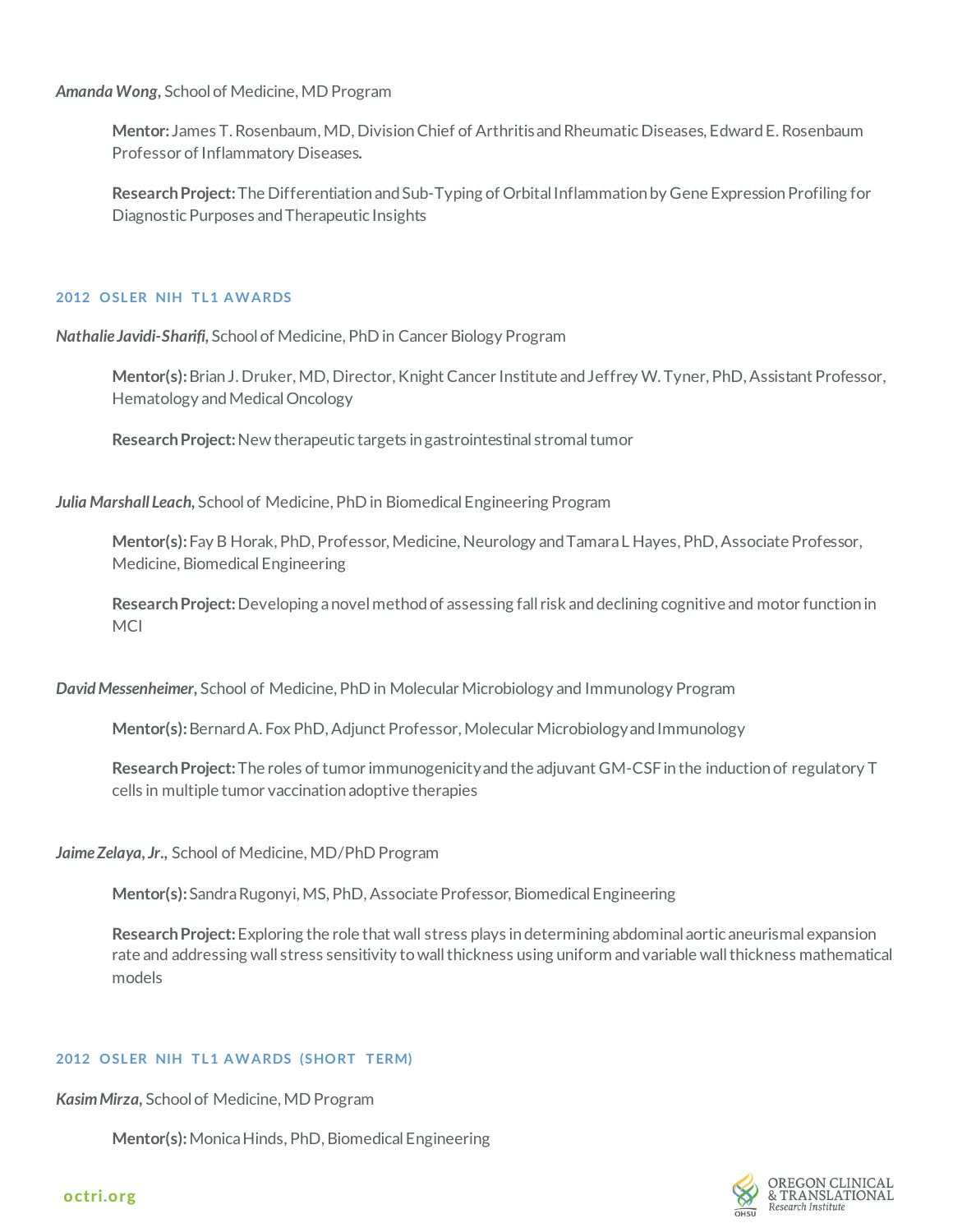**Research Project:** Thrombogenic characterization of induced pluripotent stem cell derived endothelial cells under conditions of variable hemodynamic conditioning

*Mario Padilla,* School of Medicine, MD Program

**Mentor(s):** Joshi Alumkal, MD, Assistant Professor, Medicine, Hematology and Medical Oncology

**Research Project:** Targeting LSD1 in prostate cancer

*Dawn Pruett,* School of Medicine, MD Program

**Mentor(s):** Terry Morgan, MD, PhD, Assistant Professor, Pathology and Obstetrics & Gynecology

**Research Project:** Potential genetic etiology of chronic vestibulitis: pilot study

*David Putnam-Pite,* School of Medicine, MD Program

**Mentor(s):** Brian Johnstone PhD, Research Director, Orthopedicsand Rehabilitation

**Research Project:** Characterization of articular cartilage progenitor cell clones

*Phoebe Smitasin,* School of Medicine, MD Program

**Mentor(s):** Justin Cetas, MD, PhD, Assistant Professor, Neurological Surgery

**Research Project:** The effects of RVM dermorphin-saporin on vasospasm and cognitive impairment following SAH in rats

# *Josha Woodward,* School of Medicine, MD Program

**Mentor(s):** William Skach, MD, Professor, Biochemistry and Molecular Biology

**Research Project:** Co-translational protein folding of ribosome-bound proteins: kinetic analysis

# **2011 OSLER NIH TL1 AWARDS**

*Autumn Fletcher,* School of Medicine, PhD Program in Molecular and Cellular Biosciences (PMCB**)**

**Mentor:** Melanie Gillingham, PhD, RD, Assistant Professor, Molecular and Medical Genetics

**Research Project:** A survey of patients with deficiencies in mitochondrial trifunctional protein

*Annika Giesbrecht,* School of Medicine, MD/MPH program

**Mentor:** Thomas Becker, MD, PhD, Professor, Public Health and Preventive Medicine

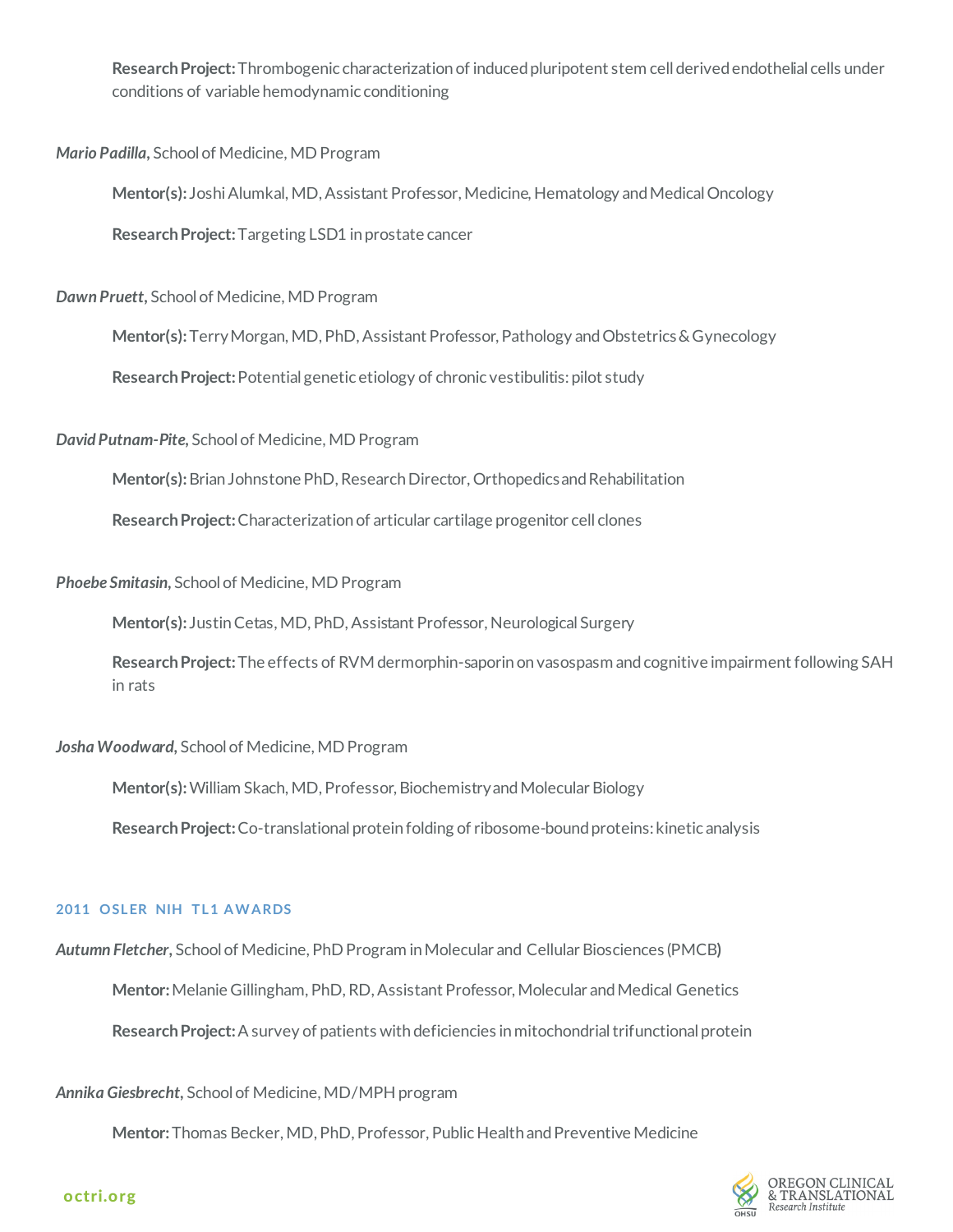**Research Project:** Prevalence and Predictors of Colorectal Cancer Screening Among American Indian and Alaska Native People in the Pacific Northwest Tribes: A BRFSS Project 2009-2010

*James McCormack,* School of Medicine, PhD Biomedical Informatics program

**Mentor:** Joan Ash, Professor and Vice-Chair¸ Medical Informatics and Clinical Epidemiology

**Research Project:** A Comparison of Clinical Laboratory Practices for Cross-Organizational Exchange of Electronic Test Results: Exploring the Barriers and Facilitators in Office, Hospital, and Commercial Labs

*Tamara Olenyik,* School of Medicine, PhD Program in Molecular and Cellular Biosciences (PMCB)

**Mentor:**Buddy Ullman, PhD, Professor, Biochemistry and Molecular Biology

**Research Project:** In Vivo Evaluation of Genetic and Pharmacological Targeting of the Leishmania donovani Polyamine Biosynthetic

# **2011 OSLER NIH TL1 AWARDS (SHORT TERM)**

# *Brandon Dyer,* School of Medicine, MD program

**Mentor:** Wayne Zundel, PhD, Assistant Professor and Division Director, Molecular Radiation and Cancer Biology

**Research Project:** Mapping the hypoxic/ischemic phosphoproteome in non-small cell lung cancer development

*Michael Layoun,* School of Medicine, MD program

**Mentor:** Peter Kurre, MD, Associate Professor, Pediatrics and Cell & Developmental Biology

**Research Project:** FLT-3-ITD-containing microvesicles as an AML biomarker.

# *Kassi Kronfeld,* School of Medicine, MD program

**Mentor:** Justin Cetas, MD, PhD, Assistant Professor, Neurological Surgery

**Research Project:** The role of p450 eicosanoids in delayed microvascular spasm after subarachnoid hemorrhage.

*Jia Ooi,* School of Dentistry, DMD program

**Mentors:** John Engle, DDS, FADM, Assistant Professor, Pediatric Dentistry and Curt Machida, PhD, Professor, Integrative Biosciences and Pediatric Dentistry

**Research Project:** Differential attachment of mutans streptococci genetic strains to restorative materials in crowns in pediatric dental patients.

*Michael Ryan,* School of Medicine, MD program

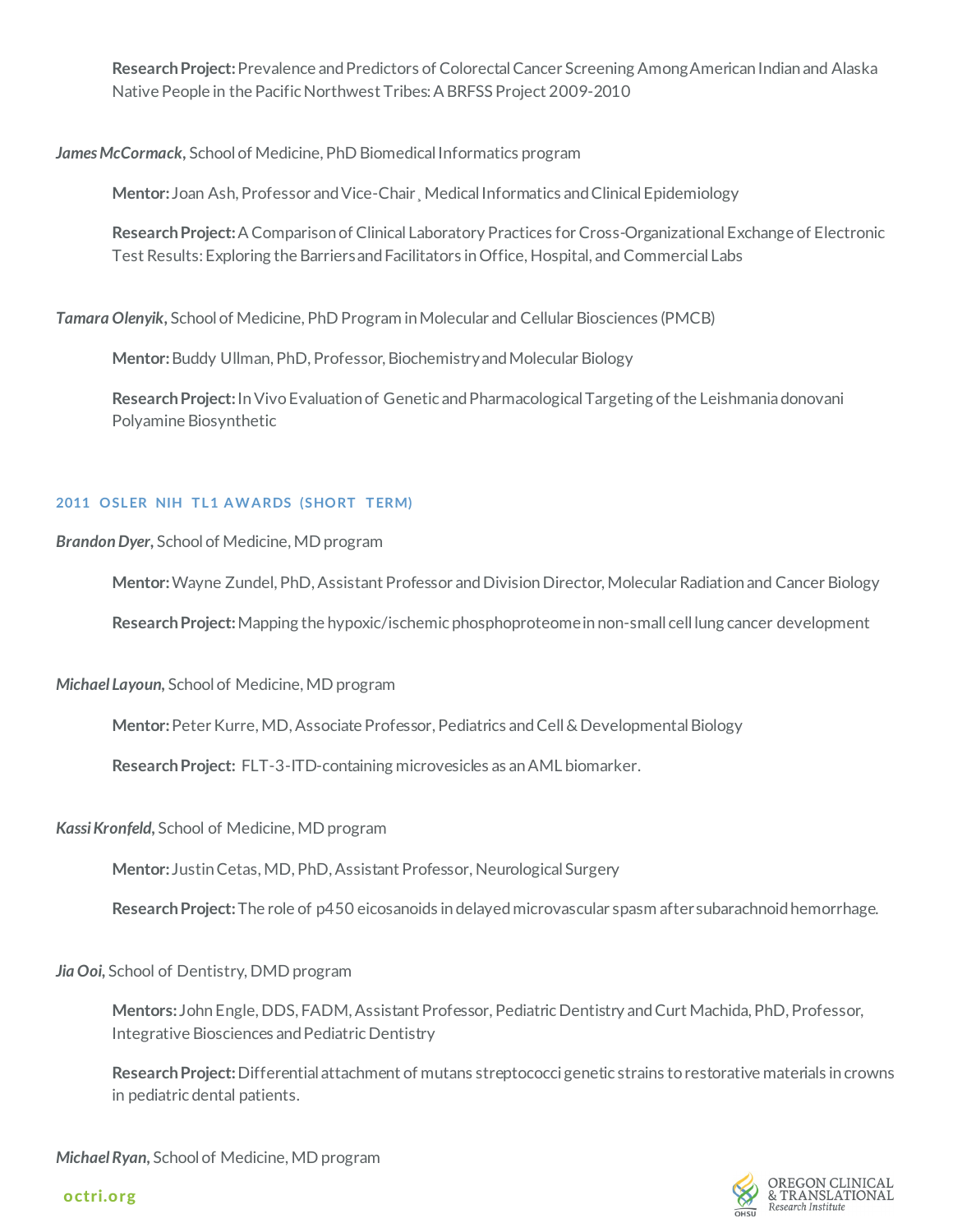**Mentor:** Erik Fromme, Associate Professor, Medicine, Radiation Medicine and Nursing; Assistant Director, center for Ethics in Health Care; Medical Director, OHSU Palliative Medicine & Comfort Care Team

**Research Project:** Drivers of quality of life decreases in head and neck radiotherapy patients*.*

*David Simmons,* School of Medicine, MD program

**Mentor:** Todd Korthius, MD, MPH, Associate Professor, Medicine and Public Health and Preventive Medicine

**Research Project:** Improving care for methamphetamine dependence and HIV.

# **2010 OSLER NIH TL1 AWARDS**

*Stephanie Crocker,* School of Medicine, MD/MPH program

**Mentor:** Jennifer Devoe, MD, D.Phil., Assistant Professor, Family Medicine

**Research Project:** Assessing the impacts of the Healthy Kids Policy Initiatives on Oregon children's access to healthcare

# *Betty Liu,* School of Medicine, MD/MPH program

**Mentor:** Patricia Carney, PhD, Professor, Family Medicine and Public Health & Preventive Medicine; Associate Director for Cancer Prevention, Control and Population Studies, Knight Cancer Institute

**Research Project:** Cancer screening practice in primary care practices of rural Oregon: Effects of the number and type of co-morbid conditions on cancer screening, and how primary care physicians converse with patients of varied health insurance and risks about cancer screening

# *Elizabeth Martin,* School of Medicine, MD/MPH program

**Mentors:** Lynn Marshall, ScD, Assistant Professor, Orthopedics & Rehabilitation and Public Health & Preventive Medicine and Elizabeth Haney, MD, Assistant Professor, Medicine and Medical Informatics & Clinical Epidemiology

**Research Project:** Femoral volumetric bone density and dimensions in relation to 25-Hydroxy Vitamin D levels among older men

*Jedediah Perkins,* School of Medicine, PhD program in Biomedical Engineering

**Mentor:**Misha Pavel, PhD, Professor, Science & Engineering; Division Head, Biomedical Engineering

**Research Project:** Tracking cognitive decline in censored longitudinal data.

#### **2010 OSLER NIH TL1 AWARDS (SHORT TERM)**

*Iraj Kasimi,* School of Dentistry, DMD program

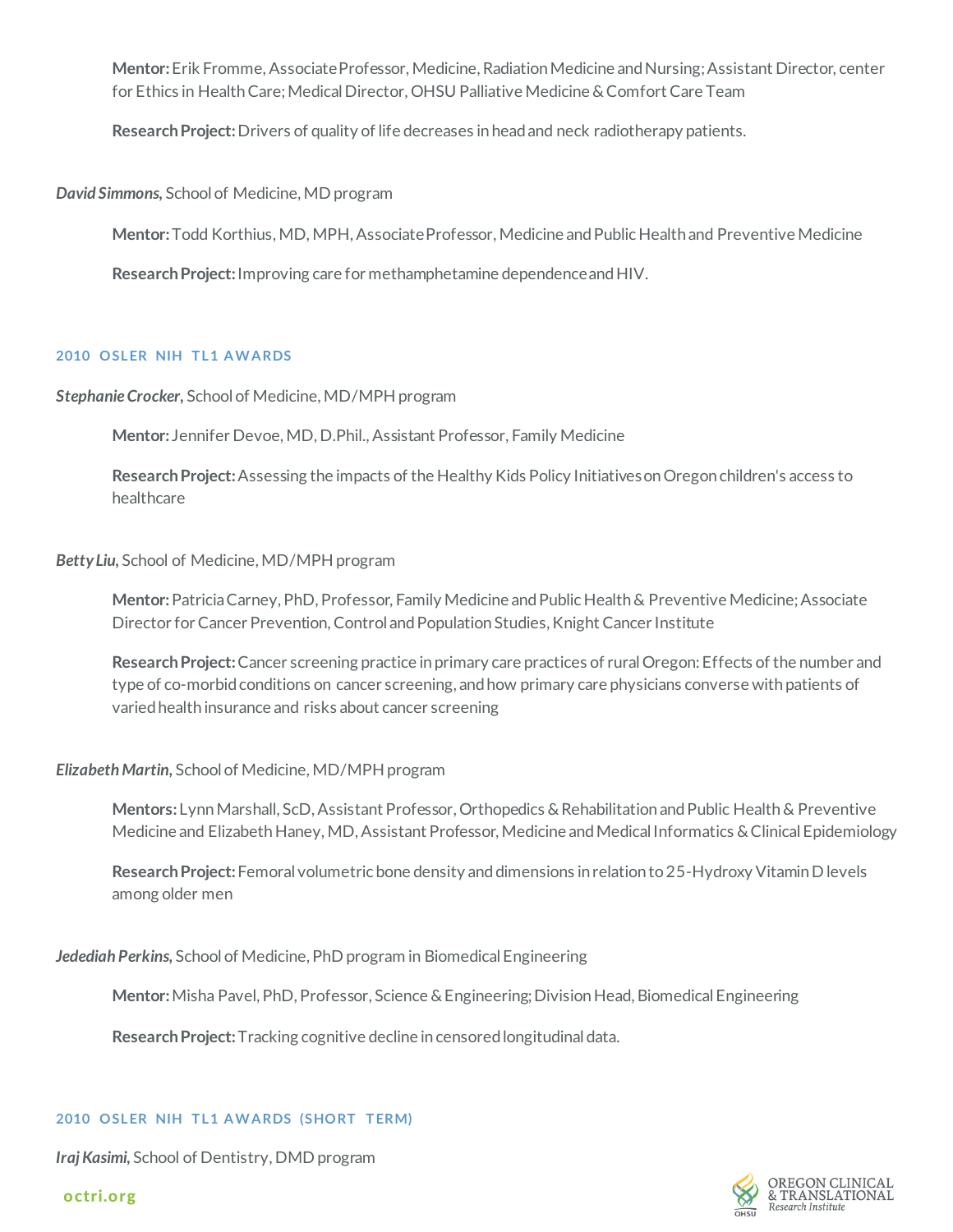**Mentors:** Curt Machida, PhD, Professor, Integrative Biosciences

**Research Project**: Mutans Streptococci Isolates in caries-active children: Use of arbitrarily-primed polymerase chain reaction in the development of genetic fingerprints.

*Julie Doberne,* School of Medicine, MD program

**Mentors:** Frederick Tibayan, MD, Assistant Professor, Medicine, Division of Cardiothoracic Surgery and Kent Thornburg, PhD, Professor, Medicine; Associate Chief for Research, Division of Cardiovascular Medicine; Director, Heart Research Center

**Research Project:** The effects of increased systolic pressure in late fetal valve remodeling in an ovine model

*Daniel Cho,* School of Dentistry, DMD program

**Mentors:** John Mitchell, PhD, Assistant Professor, Biomaterials and Biomechanics

**Research Project:** Bone Graft Material to Revolutionize Tissue Regeneration

*Adeline Plesiu,* School of Medicine, MD program

**Mentor:** Thomas Scanlan, PhD, Professor, Physiology and Pharmacology and Kathryn Schuff, MD, Associate Professor, Medicine, Endocrinology, Diabetes and Clinical Nutrition

**Research Project:** Quantitative analysis of 3-iodothyronamine levels in human serum and tissues

*Ross Anderson,* School of Medicine, MD program

**Mentor:** Martin Schreiber, MD, Professor and Chief, Trauma and Surgical Critical Care

**Research Project:** The effect of lyophilized plasma reconstitution volume on clotting factors and coagulopathy in a multiple injury swine model of hemorrhagic shock

*Sarah Williams,* School of Medicine, MD program

**Mentor:** Susan Hayflick, MD, Professor and Chair, Molecular and Medical Genetics and Michael Kruer, MD, Fellow, Pediatrics, Divisions of Developmental Pediatrics and Pediatric Neurology

**Research Project:** Characterizing clinical features specific to subtypes of neurodegeneration with brain iron accumulation

#### **2009 OSLER NIH TL1 AWARDS**

*Rebecca Allen,* School of Medicine, MD/MPH program

**Mentor:** Dennis Bourdette, MD, Chair and Roy and Eulalia Swank Family Research Professor, Neurology

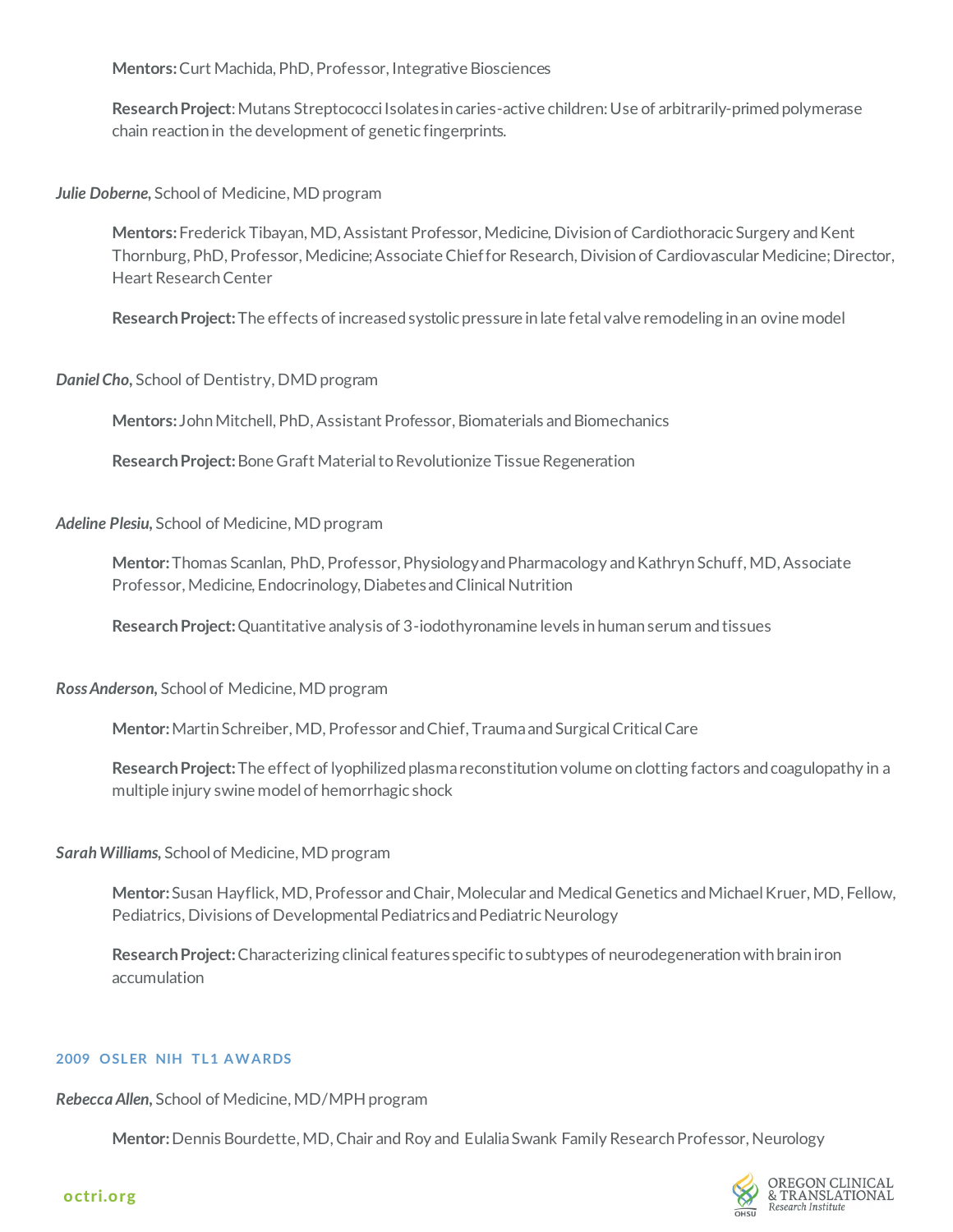**Research Project:** The Effect of cognitive performance on quality of life and depression in multiple sclerosis

*Gregory Hamilton,* School of Medicine, MD program

**Mentor:** Martin Schreiber, MD, Professor and Chief, Surgery, Trauma and Surgical Critical Care

**Research Project:** The Effect of Vitamin C in Reconstituted Lyophilized Plasma on Post-Traumatic Dysfunctional Inflammation

*Matthew Iles-Shih,* School of Medicine, MD/MPH program

**Mentors:** Deborah Lewinsohn, MD, Associate Professor and Head, Pediatrics, Infectious Disease and David Lewinsohn, MD, PhD, Associate Professor, Internal Medicine, Pulmonary and Critical Care

**Research Project:** Analysis of non-response to CD8+ T cell-based ELISPOT immunoassay among individuals with active and latent Mycobacterium tuberculosis infection in Kampala, Uganda

#### *Marisol Toliver-Sokol,* School of Medicine, MD program

**Mentor:** Tonya Palermo, PhD, Associate Professor, Anesthesiology and Peri-Operative Medicine Clinical Research in Pain and Regional Anesthesia

**Research Project**: Daily mood as a predictor of sleep quality in adolescents with chronic pain

#### **2009 OSLER NIH TL1 AWARDS (SHORT TERM)**

*Anna Cedar,* School of Medicine, MD program

**Mentors:** Kent Thornburg, PhD, Professor and Associate Chief for Research, Medicine, Division of Cardiovascular Medicine; Director, Heart Research Center and Perrie O'Tierney, PhD, Postdoctoral Fellow, Heart Research Center

**Research Project:** Low Muscle Mass and Low BMI in Oregon Women Are Associated With Oxidative Stress in the Term Placenta

*Steve George,* School of Dentistry, DMD program

**Mentor:** John Mitchell, PhD, Assistant Professor, Biomaterials and Biomechanics

**Research Project:** Orthodontic Mini-Implant Stress Distribution and an Implant "Collar"

# *John Heineman,* **School of Medicine, MD/MPH program**

**Mentors:** John Saultz, MD, Professor and Chair, Family Medicine and Jennifer DeVoe, MD, DPhil, Assistant Professor, Family Medicine

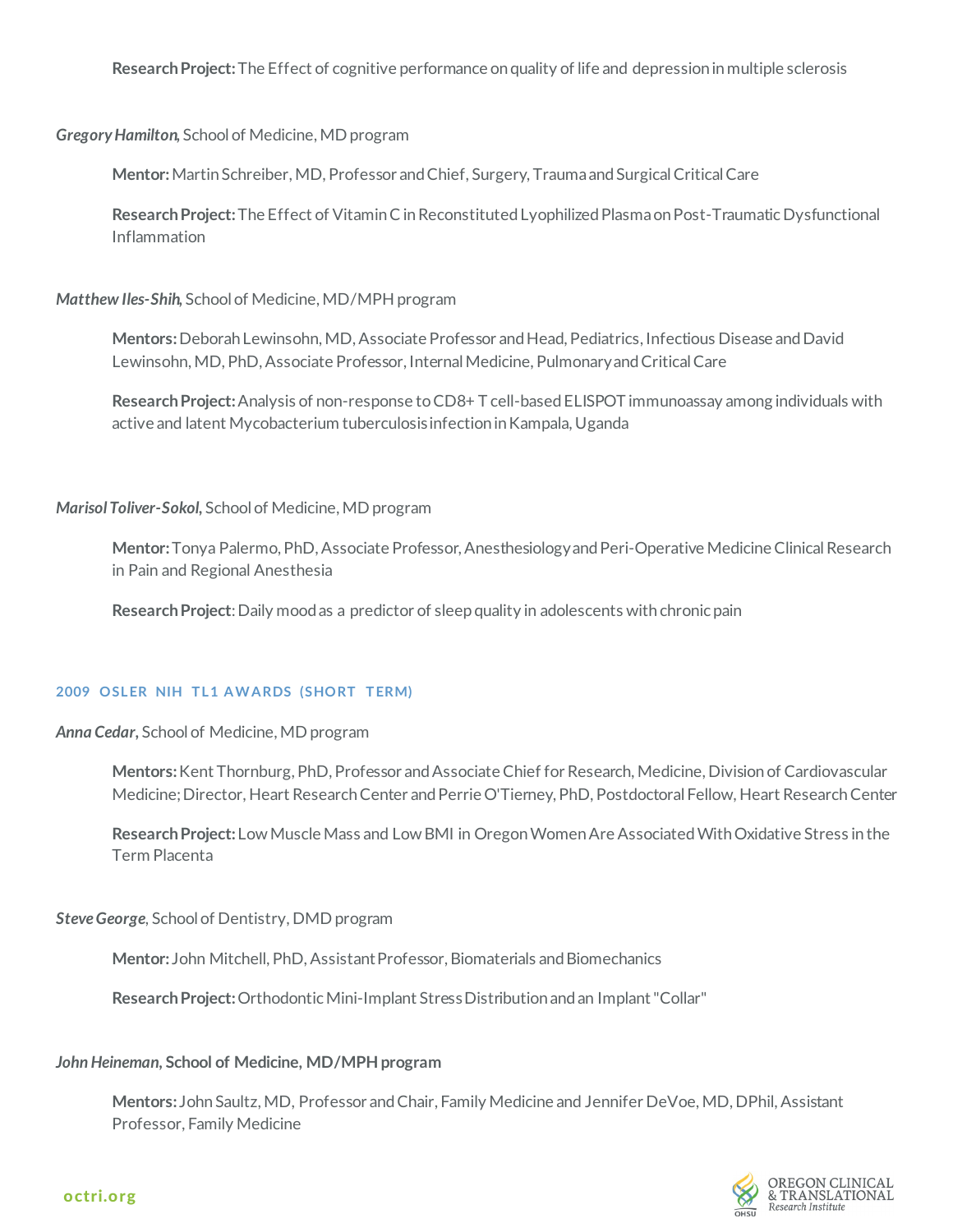**Research Project:** Access Assured: An Exploratory Analysis of Patient Satisfaction and Care Utilization

*Micah Naimark,* School of Medicine, MD program

**Mentor:** Dennis Crawford, MD, PhD, Assistant Professor, Orthopedics and Rehabilitation

**Research Project:** Knee function testing as a clinical measure of cartilage injury and treatment

*Alex Vo,* School of Dentistry, DMD program

**Mentor:** Curt Machida, PhD, Professor, Integrative Biosciences

**Research Project:** Potential Selection of Fluoride-Resistant Mutans Streptococci: PhenotypicCharacterization of Cariogenicity Markers of Acid Tolerance and Generation of Biofilms

*Lei Wu,* School of Medicine, MD program

**Mentor:** Kirk Lalwani, MD, Associate Professor, Anesthesiology and Pediatrics

**Research Project:** Complications Associated with IM Ketamine Premedication for Measurement of Intraocular Pressure in Children: A Case-Control Study

# **2008 OSLER NIH TL1 AWARDS**

*Bernadette Grayson,* School of Medicine, PhD Neuroscience Graduate program

**Mentors:** Kevin Grove, PhD, Associate Scientist, Oregon National Primate Center and Kent Thornburg, PhD, Professor, Medicine, Cardiology

**Research Project:** Effects of maternal nutrition on placental inflammatory pathways in the human.

*Emily King,* School of Medicine, MD/MPH program

**Mentors:** Michelle Berlin, MD, MPH, Associate Professor, School of Medicine, Obstetrics and Gynecology and Terry Morgan, MD, PhD, Assistant Professor, School of Medicine, Pathology

**Research Project:** Retrospective analysis of the reproducibility of cervical biopsy diagnoses and added predictive value of immunostaining biopsies for p16 and Ki-67

*Jennifer Redig,* School of Medicine, PhD Molecular and Cellular Biochemistry Graduate program

**Mentor:** Cheryl Maslen, PhD, Professor, School of Medicine, Medicine, Cardiology

**Research Project:** A functional examination of a potential CRELD1-VEGF synergism and the genetic etiology of atrioventricular septal defects.

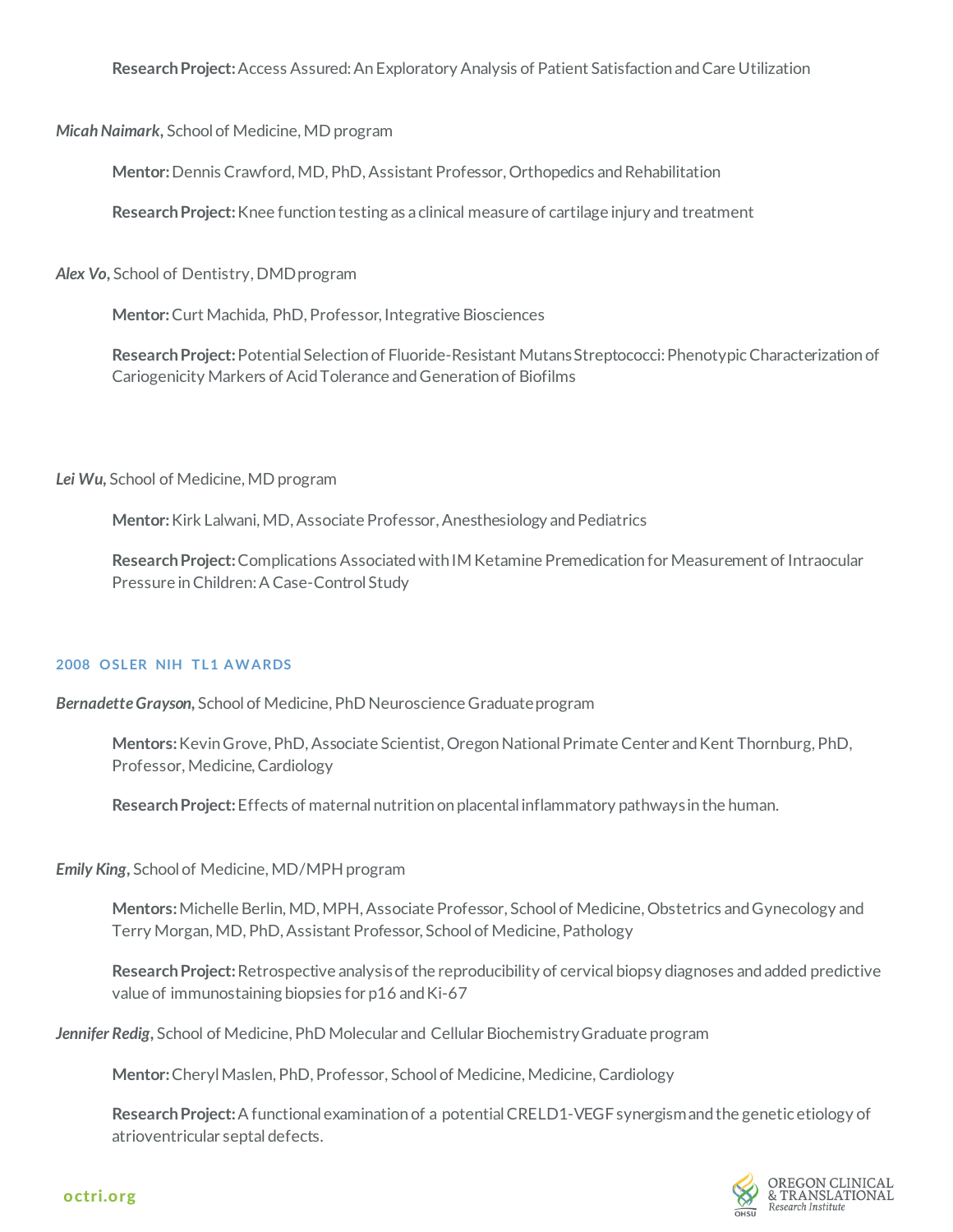*Melissa Wei,* School of Medicine, MD/MPH program

**Mentors:** David Lieberman, MD, Professor and Chief, OHSU/VAMC, School of Medicine, Medicine, Gastroenterology and Edward Giovannucci, MD, ScD, MPH, Professor, Harvard University, Nutrition and Epidemiology

**Research Project:** Role of magnesium intake in colon cancer incidence.

#### **2013 OSLER NIH TL1 AWARDS (SHORT TERM)**

*Vicky Chen,* School of Dentistry, DMD program

**Mentors:** Curtis Machida, PhD, Professor, School of Dentistry, Integrative Biosciences; J. Craig Baumgartner, DDS, PhD, Professor and Chair, School of Dentistry, Endodontics; and Karla Kent, PhD, Associate Professor, School of Dentistry, Integrative Biosciences

**Research Project:** Inflammatory Detection of latent and reactivated herpes viruses in symptomatic endodontic pathosis.

*Nicole Kearney,* School of Medicine, MD program

**Mentor:** Buddy Ullman, PhD, Professor, School of Medicine, Biochemistry and Molecular Biology and William Lambert, PhD, Associate Professor, School of Medicine, Public Health and Preventive Medicine

**Research Project:** Antibiotic resistance levels in E.coli as a proposed measure of screening water quality*.*

*Roxane Kotzin,* School of Dentistry, DMD program

**Mentors:** John Mitchell, PhD, Assistant Professor, School of Dentistry, Biomaterials and Biomechanics and Jack Ferracane, PhD, Professor and Chair, School of Dentistry, Biomaterials and Biomechanics

**Research Project:** Degree of conversion and hardness of light-cured injectable polymers.

*Nathaniel McCoy,* School of Medicine, MD program

**Mentor:** Joseph Quinn, MD, Assistant Professor, School of Medicine, Neurology

**Research Project:** Brain volume in patients at risk for the development Alzheimer's disease and its correlation with CSF levels of beta-amyloid.

*Edward Murphy,* School of Medicine, MD program

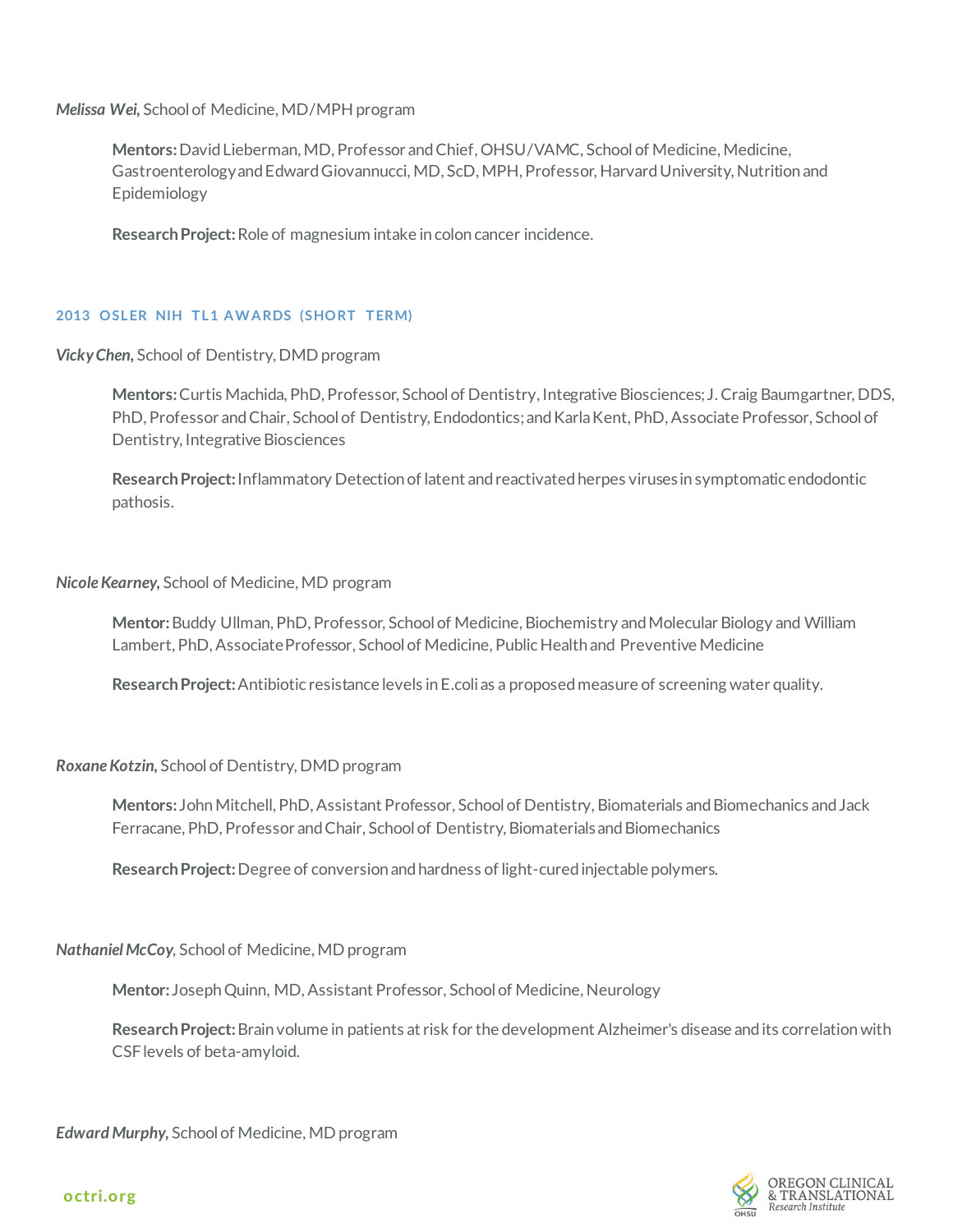**Mentor:** David Ellison, MD, Professor and Chief, School of Medicine, Medicine, Nephrology and Hypertension

**Research Project:** A translational approach to Gitelman Syndrome.

*Brian Winters,* School of Medicine, MD program

**Mentor:** John Robert O'Rourke, MD, Assistant Professor, School of Medicine, Surgery, General Surgery

**Research Project:** The role of macrophage cell line THP-1 in inflammation induced insulin resistance in human hepatocyte cell line Hep2G.

#### **2007 OSLER NIH TL1 AWARDS**

*Kristine Alexander,* School of Medicine, Molecular and Medical Genetics PhD program

**Mentor:** David Farrell, PhD, Associate Professor, School of Medicine, Pathology

**Research Project:** The role of gamma' fibrinogen in type II diabetes

*Alex Foster,* School of Medicine, MD, MPH program

**Mentor:** Christina Bethell, PhD, MBA, MPH, Associate Professor, School of Medicine, Pediatrics

**Research Project:** Elucidating the reasons for the lower prevalence of children with special health care needs in the Hispanic population

# *Wilmon Grant,* School of Medicine, Neuroscience PhD program

**Mentor:** Daniel Marks, MD, MPH, Assistant Professor, School of Medicine, Pediatrics, Endocrinology

**Research Project:** The effects of maternal high fat diet on hepatic development in the non-human primate.

*Maria Nelson,* School of Medicine, MD program

**Mentor:** Craig Newgard, MD, MPH, Assistant Professor, School of Medicine, Emergency Medicine, Public Health and Preventive Medicine and Terri Schmidt, MD, Professor and Chair, Emergency Medicine

**Research Project:** The use of opt-out bracelets in resuscitation research

**2007 OSLER NIH TL1 AWARDS (SHORT TERM)**